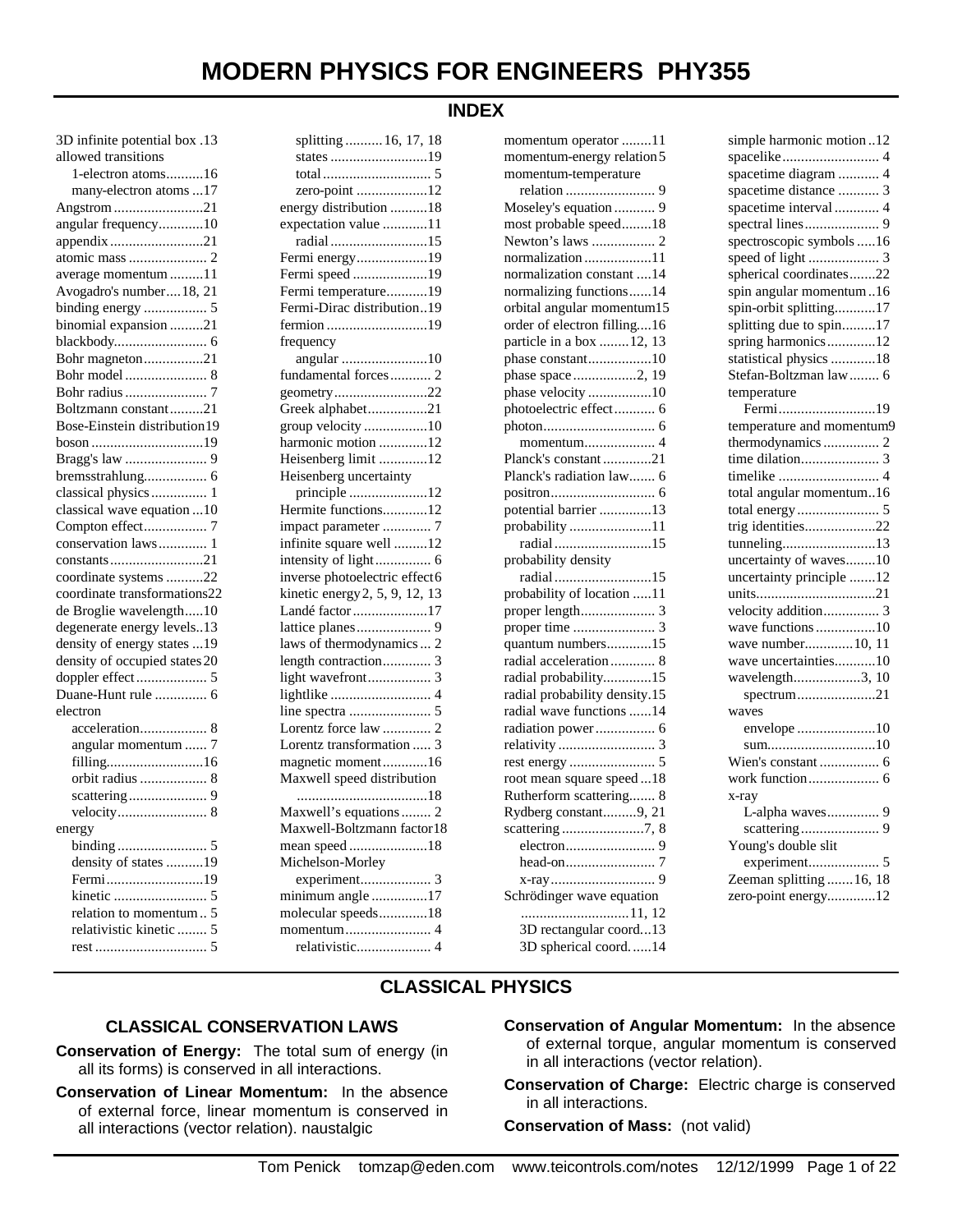#### **MAXWELL'S EQUATIONS**

| Gauss's law for electricity  | $\oint \mathbf{E} \cdot d\mathbf{A} = \frac{q}{\varepsilon_0}$                           |
|------------------------------|------------------------------------------------------------------------------------------|
| Gauss's law for<br>magnetism | $\oint \mathbf{B} \cdot d\mathbf{A} = 0$                                                 |
| Faraday's law                | $\oint \mathbf{E} \cdot d\mathbf{s} = -\frac{d \Phi_B}{dt}$                              |
| Generalized Ampere's law     | $\oint \mathbf{B} \cdot d\mathbf{s} = \mu_0 \varepsilon_0 \frac{d \Phi_E}{dt} + \mu_0 I$ |

#### **LORENTZ FORCE LAW**

**Lorentz force law:**  $\mathbf{F} = q\mathbf{E} + q\mathbf{v} \times \mathbf{B}$ 

#### **NEWTON'S LAWS**

- **Newton's first law:** *Law of Inertia*An object in motion with a constant velocity will continue in motion unless acted upon by some net external force.
- **Newton's second law:** The acceleration **a** of a body is proportional to the net external force **F** and inversely proportional to the mass  $m$  of the body.  $\mathbf{F} = m\mathbf{a}$
- **Newton's third law:** *law of action and reaction*The force exerted by body 1 on body 2 is equal and opposite to the force that body 2 exerts on body 1.

#### **LAWS OF THERMODYNAMICS**

- **First law of thermodynamics:** The change in the internal energy Δ*U* of a system is equal to the heat *Q* added to the system minus the work *W* done by the system.
- **Second law of thermodynamics:** It is not possible to convert heat completely into work without some other change taking place.
- **Third law of thermodynamics:** It is not possible to achieve an absolute zero temperature.
- **Zeroth law of thermodynamics:** If two thermal systems are in thermodynamic equilibrium with a third system, they are in equilibrium with each other.

#### **FUNDAMENTAL FORCES**

| <b>FORCE</b>    | <b>RELATIVE</b><br><b>STRENGTH</b> | <b>RANGE</b>             |
|-----------------|------------------------------------|--------------------------|
| Strong          | 1.                                 | Short, $\sim 10^{-15}$ m |
| Electroweak     |                                    |                          |
| Electromagnetic | $10^{-2}$                          | Long, $1/r^2$            |
| Weak            | $10^{-9}$                          | Short, $\sim 10^{-15}$ m |
| Gravitational   | $10^{-39}$                         | Long, $1/r^2$            |

#### **ATOMIC MASS**

#### **The mass of an atom** is it's atomic number divided by the product of 1000 times Avogadro's number.

atomic number  $1000 \times N$ <sub>a</sub>

#### **KINETIC ENERGY**

**The kinetic energy of a particle** (ideal gas) in equilibrium with its surroundings is:

3 2  $K = \frac{3kT}{2}$ 

#### **PHASE SPACE**

**A six-dimensional pseudospace** populated by particles described by six position and velocity parameters:

**position:**  $(x, y, z)$ 

, *v<sup>y</sup>* , *vz*)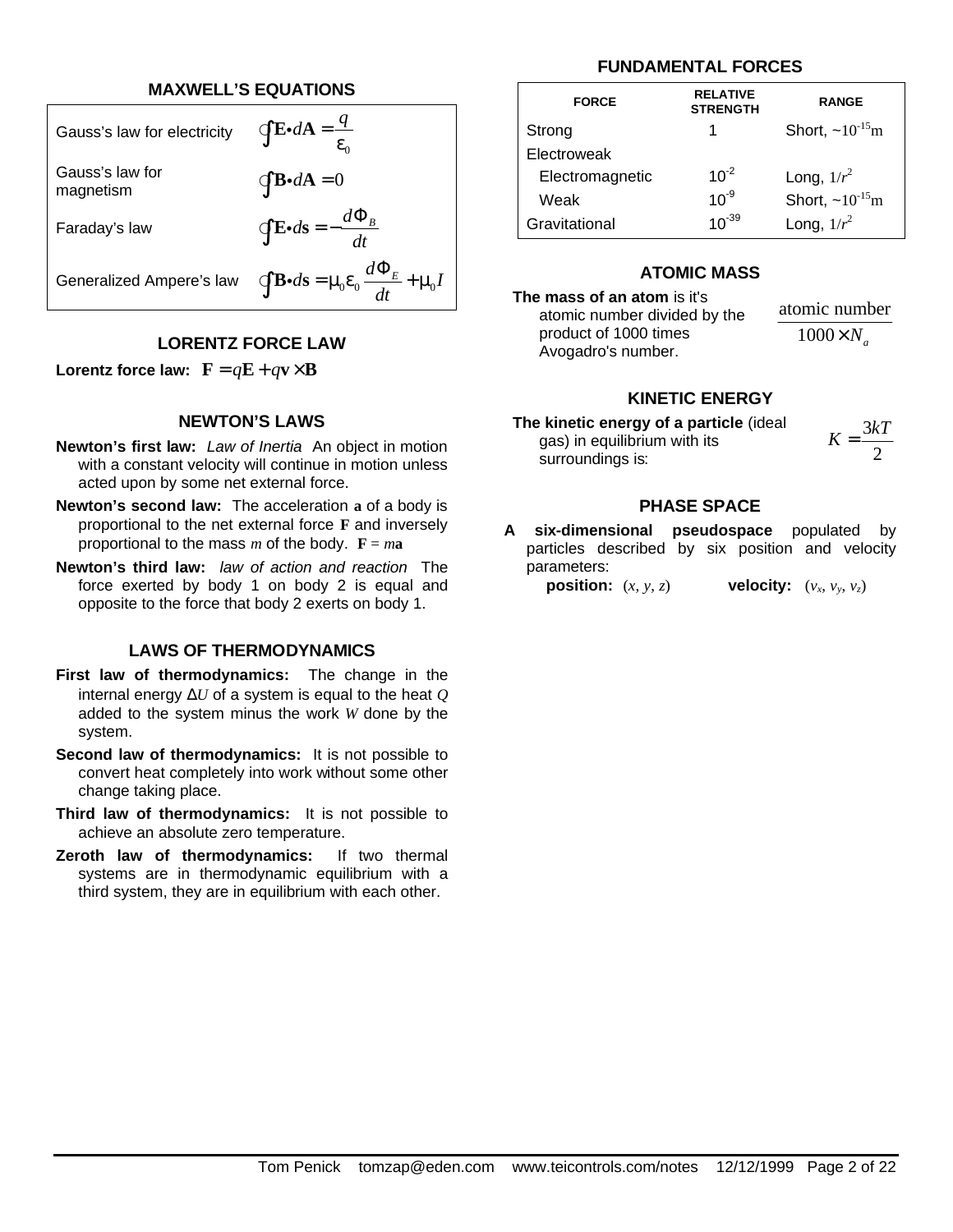# **WAVELENGTH l**

**Michelson-Morley Experiment** indicated that light was not influenced by the "flow of ether".

## **LORENTZ TRANSFORMATION**

Compares position and time in two coordinate systems moving with respect to each other along axis x.

$$
x' = \frac{x - vt}{\sqrt{1 - v^2/c^2}}
$$
 
$$
t' = \frac{t - vx/c^2}{\sqrt{1 - v^2/c^2}}
$$

 $v =$  velocity of  $(x', y', z')$  system along the x-axis.  $[m/s]$  $t =$ time [s]

*c* = speed of light 2.998  $\times$  10<sup>8</sup> m/s

or with 
$$
\beta = \frac{v}{c}
$$
 and  $\gamma = \frac{1}{\sqrt{1 - v^2/c^2}}$ 

so that  $x' = \gamma(x - vt)$  and  $t' = \gamma(t - \beta x/c)$ 

### **LIGHT WAVEFRONT**

Position of the wavefront of a light source located at the origin, also called the **spacetime distance**.

 $x^2 + y^2 + z^2 = c^2 t^2$ 

- **Proper time T0** The elapsed time between two events occurring at the same position in a system as recorded by a stationary clock in the system (shorter duration than other times). Objects moving at high speed age less.
- **Proper length L0** a length that is not moving with respect to the observer. The proper length is longer than the length as observed outside the system. Objects moving at high speed become longer in the direction of motion.

### **TIME DILATION**

Given two systems moving at great speed relative to each other; the time interval between two events occurring at the same location as measured within the same system is the **proper time** and is shorter than the time interval as measured outside the system.

$$
T = \frac{T'_0}{\sqrt{1 - v^2/c^2}}
$$
 or  $T' = \frac{T_0}{\sqrt{1 - v^2/c^2}}$  where:

 $T'_{0}$ ,  $T_{0}$  = the proper time (shorter). [s]

*T, T'* = time measured in the other system  $[m]$ 

 $v =$  velocity of  $(x', y', z')$  system along the x-axis.  $[m/s]$ 

*c* = speed of light 2.998  $\times$  10<sup>8</sup> m/s

### **LENGTH CONTRACTION**

Given an object moving with great speed, the distance traveled as seen by a stationary observer is  $L_0$  and the distance seen by the object is  $L'$ , which is contracted.

$$
L_0 = \frac{L'}{\sqrt{1 - v^2/c^2}}
$$
 where:

 $L_0$  = the **proper length** (longer). [m]

 $L'$  = contracted length  $[m]$ 

 $v =$  velocity of  $(x', y', z')$  system along the x-axis.  $[m/s]$ 

 $c$  = speed of light 2.998  $\times$  10<sup>8</sup> m/s

### **RELATIVISTIC VELOCITY ADDITION**

Where frame *K'* moves along the *x*-axis of *K* with velocity *v*, and an object moves along the *x*-axis with velocity *u<sup>x</sup> '* with respect of *K'*, the velocity of the object with respect to *K* is *u<sup>x</sup>* .

$$
\begin{vmatrix} K & \xrightarrow{\phantom{m}K'\\ \phantom{m}u' \end{vmatrix} \longrightarrow \begin{vmatrix} u_x = \frac{u'_x + v}{1 + (v/c^2)u'_x} \end{vmatrix}
$$

If there is  $u_y$ ' or  $u_z$ ' within the *K*' frame then

$$
u_y = \frac{u'_y}{\gamma[1-(v/c^2)u'_x]}
$$
 and  $u_z = \frac{u'_z}{\gamma[1-(v/c^2)u'_x]}$ 

 $u_x$  = velocity of an object in the *x* direction [m/s]  $v =$  velocity of  $(x', y', z')$  system along the x-axis.  $[m/s]$ *c* = speed of light 2.998  $\times$  10<sup>8</sup> m/s

$$
\gamma = 1/\sqrt{1 - v^2/c^2}
$$

For the situation where the velocity *u* with respect to the *K* frame is known, the relation may be rewritten exchanging the primes and changing the sign of *v*.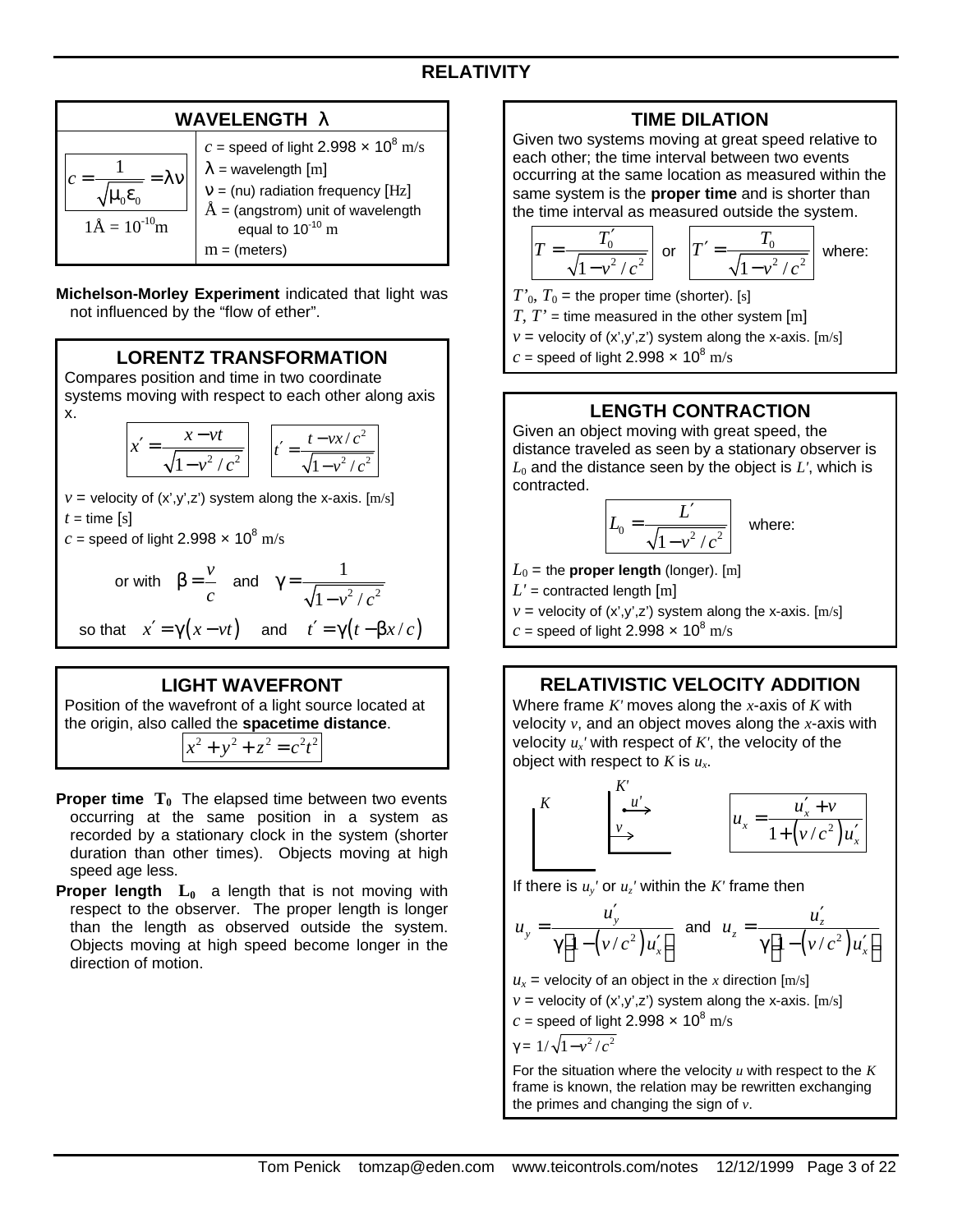#### **SPACETIME DIAGRAM**

The diagram is a means of representing events in two systems. The horizontal *x* axis represents distance in the *K* system and the vertical *ct* axis represents time multiplied by the speed of light so that it is in units of distance as well. A point on the diagram represents an event in terms of its location in the *x* direction and the time it takes place. So points that are equidistant from the *x* axis represent simultaneous events.



A system *K'* traveling in the *x* direction at ¼ the speed of light is represented by the line *ct'* in this example, and is called a *worldline*. The line represents travel from one location to another over a period of time. The slope of the line is proportional to the velocity. A line with a slope of 1 (dashed line in illustration) indicates travel at the speed of light, so no worldline can have a slope less than 1. A straight line indicates zero acceleration. Simultaneous events occurring at  $t = t' = 0$  in the *K*' system may be represented by points along the *x'* axis. Other simultaneous events in the *K'* system will be found on lines parallel to the *x'* axis.

## **SPACETIME INTERVAL D***s*

The quantity  $\Delta s^2$  is invariant between two frames of reference with relative movement along the *x*-axis.

$$
s^{2} = x^{2} - (ct)^{2} = x'^{2} - (ct')^{2}
$$

Two events occurring at different times and locations in the *K*-frame may be characterized by their Δ*s* 2 quantity.

$$
\Delta s^2 = \Delta x^2 - \left(c\Delta t\right)^2
$$

**lightlike -**  $\mathbf{D} s^2 = 0$ **:** In this case,  $\Delta x^2 = c^2 \Delta t^2$ , and the two events can only be connected by a light signal.

**spacelike -**  $\mathbf{D} s^2 > 0$ **:** In this case,  $\Delta x^2 > c^2 \Delta t^2$ , and there exists a *K'*-frame in which the two events occur simultaneously but at different locations.

**timelike -**  $\mathbf{D} s^2 < 0$ **:** In this case,  $\Delta x^2 < c^2 \Delta t^2$ , and there exists a *K'*-frame in which the two events occur at the same position but at different times. Events can be *causally* connected.

#### **MOMENTUM p**

$$
\mathbf{p} = m\mathbf{v}
$$
 for a photon:  $\mathbf{p} = \frac{h\mathbf{v}}{c}$ 

- $\mathbf{p}$  = momentum [kg-m/s], convertible to [eV/c] by multiplying by *c*/*q*.
- $m =$  mass of the object in motion [kg]
- **= velocity of object**  $[m/s]$
- $\mathbf{n}$  = (nu) the frequency of photon light [Hz]
- *c* = speed of light 2.998  $\times$  10<sup>8</sup> m/s

#### **RELATIVISTIC MOMENTUM p**  $\mathbf{p} = \gamma m \mathbf{u}$  where:

 $\mathbf{p}$  = relativistic momentum [kg-m/s], convertible to [eV/c] by multiplying by *c*/*q*.

$$
\gamma = 1/\sqrt{1 - u^2/c^2}
$$

 $m =$  mass [kg]

 $\mathbf{u}$  = velocity of object  $[m/s]$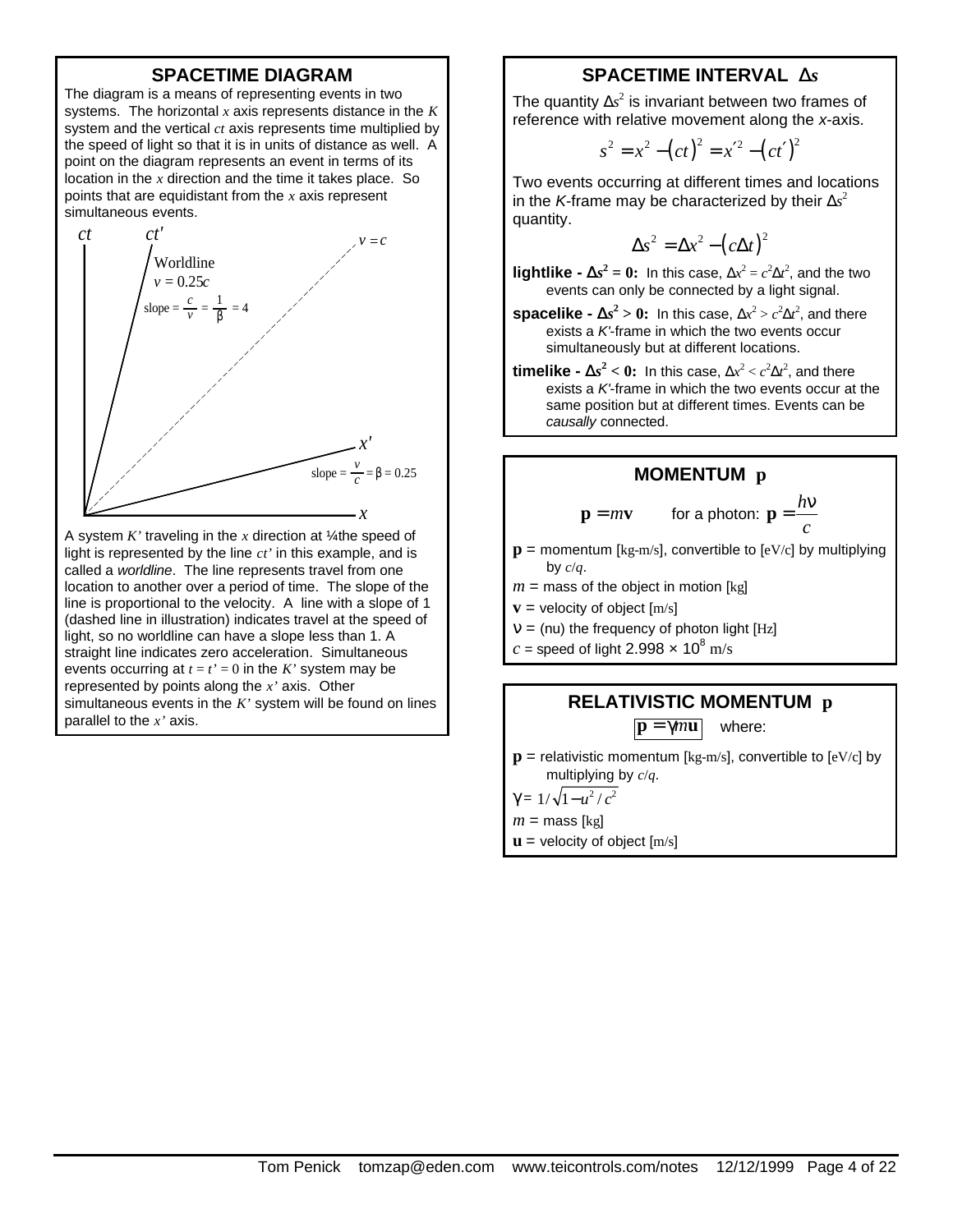## **DOPPLER EFFECT**

Given two systems approaching each other at velocity  $\nu$ , light emitted by one system at frequency  $n_0$  (nu, proper) will be perceived at the higher frequency of *n* (nu) in the other system.

$$
v = \frac{\sqrt{1+\beta}}{\sqrt{1-\beta}} v_0
$$

For two systems receeding from each other, reverse the signs.

- $\mathbf{n}$  = (nu) the frequency of emitted light as perceived in the other system [Hz]
- $n_0$  = (nu) the **proper frequency** of the emitted light (lower for approaching systems) [Hz]. Frequency is related to wavelength by *c* = λν.
- $\beta = v/c$  where *v* is the closing velocity of the systems (Use a negative number for diverging systems.) and *c* is the speed of light 2.998  $\times$  10<sup>8</sup> m/s
- $v =$  velocity of  $(x', y', z')$  system along the x-axis. [m/s]

#### **RELATIVISTIC KINETIC ENERGY** *K*

Relativistic kinetic energy is the total energy minus the rest energy. When the textbook speaks of a 50 Mev particle, it is talking about the particle's **kinetic energy**.

$$
K = \gamma mc^2 - mc^2
$$
 where:

 $K =$  relativistic kinetic energy [J], convertible to [eV] by dividing by *q*.

 $\gamma = 1/\sqrt{1-v^2/c^2}$ 

- $m =$  mass [kg]
- $c$  = speed of light 2.998  $\times$  10<sup>8</sup> m/s

### **REST ENERGY** *E***<sup>0</sup>**

Rest energy is the energy an object has due to its mass.

 $E_0 = mc^2$ 

# **TOTAL ENERGY** *E*

Total energy is the kinetic energy plus the rest energy. When the textbook speaks of a 50 Mev particle, it is talking about the particle's **kinetic energy**.

$$
E = K + E_0 \text{ or } E = \gamma mc^2 \quad \text{where:}
$$

 $E =$  total energy [J], convertible to [eV] by dividing by *q*.  $K$  = kinetic energy [J], convertible to [eV] by dividing by  $q$ .  $E_0$  = rest energy [J], convertible to [eV] by dividing by *q*.  $\gamma = 1/\sqrt{1-v^2/c^2}$  $m =$  mass [kg]

 $c$  = speed of light 2.998  $\times$  10<sup>8</sup> m/s

### **MOMENTUM-ENERGY RELATION**

 $(\text{energy})^2$  = (kinetic energy)<sup>2</sup> + (rest energy)<sup>2</sup>

$$
E^2 = p^2c^2 + m^2c^4
$$
 where

 $E =$  total energy (Kinetic + Rest energies) [J]

 $p =$  momentum [kg-m/s]

 $m =$  mass [kg]

 $c$  = speed of light 2.998  $\times$  10<sup>8</sup> m/s

#### **BINDING ENERGY**

- the potential energy associated with holding a system together, such as the coulomb force between a hydrogen proton and its electron
- the difference between the rest energies of the individual particles of a system and the rest energy of a the bound system
- the work required to pull particles out of a bound system into free particles at rest.

$$
E_B = \sum_i m_i c^2 - M_{\text{bound system}} c^2
$$

for hydrogen and single-electron ions, the binding energy of the electron in the ground state is

$$
E_B = \frac{mZ^2e^4}{2\hbar^2\left(4\pi\epsilon_0\right)^2}
$$

 $E_B$  = binding energy (can be negative or positive) [J]  $m =$  mass [kg]

 $Z =$  atomic number of the element

 $e = q$  = electron charge [c]

- $\hbar$  = Planck's constant divided by  $2\pi$  [J-s]
- $\epsilon_0$  = permittivity of free space  $8.85 \times 10^{-12}$  F/m
- $c$  = speed of light 2.998  $\times$  10<sup>8</sup> m/s

#### **LINE SPECTRA**

Light passing through a diffraction grating with thousands of ruling lines per centimeter is diffracted by an angle θ.



The equation also applies to **Young's double slit experiment**, where for every integer *n*, there is a lighting maxima. The off-center distance of the maxima is  $y = l \tan \theta$ 

 $d =$  distance between rulings [m]

- $\theta$  = angle of diffraction [degrees]
- $n =$  the order number (integer)
- $\lambda$  = wavelength [m]
- $l =$  distance from slits to screen [m]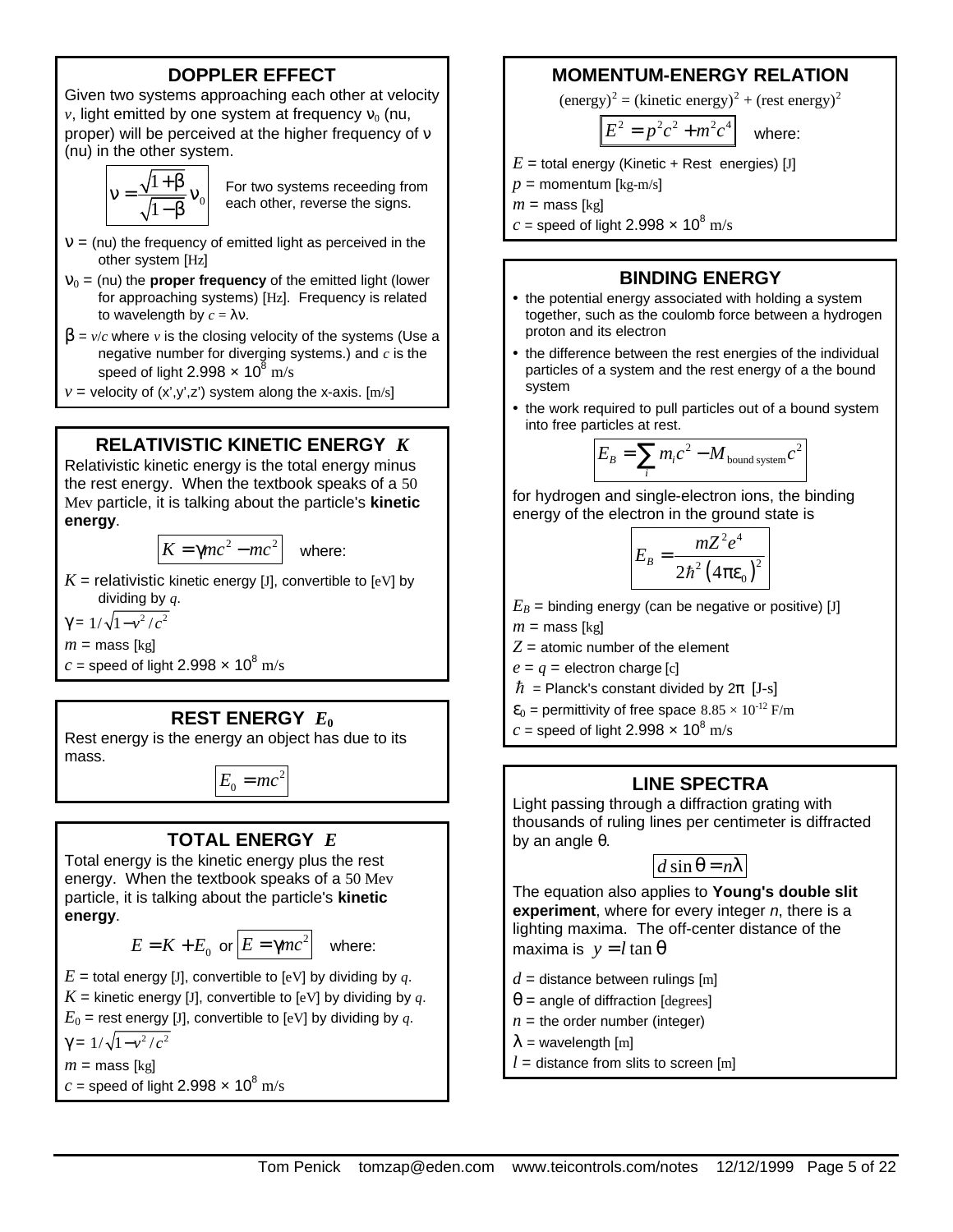### **WIEN'S CONSTANT**

The product of the wavelength of peak intensity  $\lambda$  [m] and the temperature *T* [K] of a blackbody. A **blackbody** is an ideal device that absorbs all radiation falling on it.

$$
\lambda_{\text{max}} T = 2.898 \times 10^{-3} \text{ m} \cdot \text{K}
$$

#### **STEFAN-BOLTZMANN LAW**

May be applied to a **blackbody** or any material for which the emissivity is known.

 $R(T) = \epsilon \sigma T^4$  where:

 $R(T)$  = power per unit area radiated at temperature *T*  $\text{[W/m}^2\text{]}$ 

 $\epsilon$  = emissivity ( $\epsilon$  = 1 for ideal **blackbody**)

 $σ = constant 5.6705 × 10<sup>-8</sup> W/(m<sup>2</sup>· K<sup>4</sup>)$ 

 $T =$  temperature (K)

#### **PLANCK'S RADIATION LAW**

$$
I(\lambda, T) = \frac{2\pi c^2 h}{\lambda^5} \frac{1}{e^{hc/\lambda kT} - 1}
$$
 where:  
\n $I(\lambda, T)$  = light intensity [W/(m<sup>2</sup>· λ)]  
\n $\lambda$  = wavelength [m]  
\n $T$  = temperature [K]  
\n $c$  = speed of light 2.998 × 10<sup>8</sup> m/s  
\n $h$  = Planck's constant 6.6260755×10<sup>-34</sup> J-s  
\n $k$  = Boltzmann's constant 1.380658×10<sup>-23</sup> J/K

**positron –** A particle having the same mass as an electron but with a positive charge

**bremsstrahlung –** from the German word for *braking radiation*, the process of an electron slowing down and giving up energy in photons as it passes through matter.

#### **PHOTON**

A photon is a massless particle that travels at the speed of light. A photon is generated when an electron moves to a lower energy state (orbit).

**Photon energy:**  $E = hv = pc$  [Joules]

Momentum:  $p = \frac{h}{h}$ *c*  $=\frac{h\nu}{\text{[kg-m/s]}}$ , convertible to [eV/c] by

multiplying by *c*/*q*.

**Wavelength:** 
$$
\lambda = \frac{c}{v}
$$
 [meters]

 $h =$  Planck's constant 6.6260755×10<sup>-34</sup> J-s

 **= (nu) frequency of the electromagnetic wave associated** with the light given off by the photon [Hz]

*c* = speed of light 2.998  $\times$  10<sup>8</sup> m/s

#### **PHOTOELECTRIC EFFECT**

This is the way the book shows the formula, but it is a units nightmare.

$$
\frac{1}{2}mv_{\text{max}}^2 = eV_0 = hv - \phi
$$
 where:

 $\frac{1}{2}mv_{\text{max}}^2$  $\frac{1}{2}mv_{\text{max}}^2$  = energy in Joules, but convert to eV for the

formula by dividing by *q*.

- $eV_0$  = potential required to stop electrons from leaving the metal [V]
- $hv =$  Planck's constant  $[6.6260755 \times 10^{-34}$  J-s] multiplied by the frequency of light [Hz]. This term will need to be divided by *q* to obtain eV.
- $\phi$  = work function, minimum energy required to get an electron to leave the metal [eV]

#### **INVERSE PHOTOELECTRIC EFFECT**

$$
\left| eV_0 = h v_{\text{max}} = \frac{hc}{\lambda_{\text{min}}} \right| \quad \text{where:}
$$

- $eV_0$  = the kinetic energy of an electron accelerated through a voltage  $V_0$  [eV]
- $hv =$  Planck's constant  $[6.6260755 \times 10^{-34}$  J-s] multiplied by the frequency of light [Hz]. This term will need to be divided by *q* to obtain eV.
- $\lambda_{\min}$  = the minimum wavelength of light created when an electron gives up one **photon** of light energy [m]

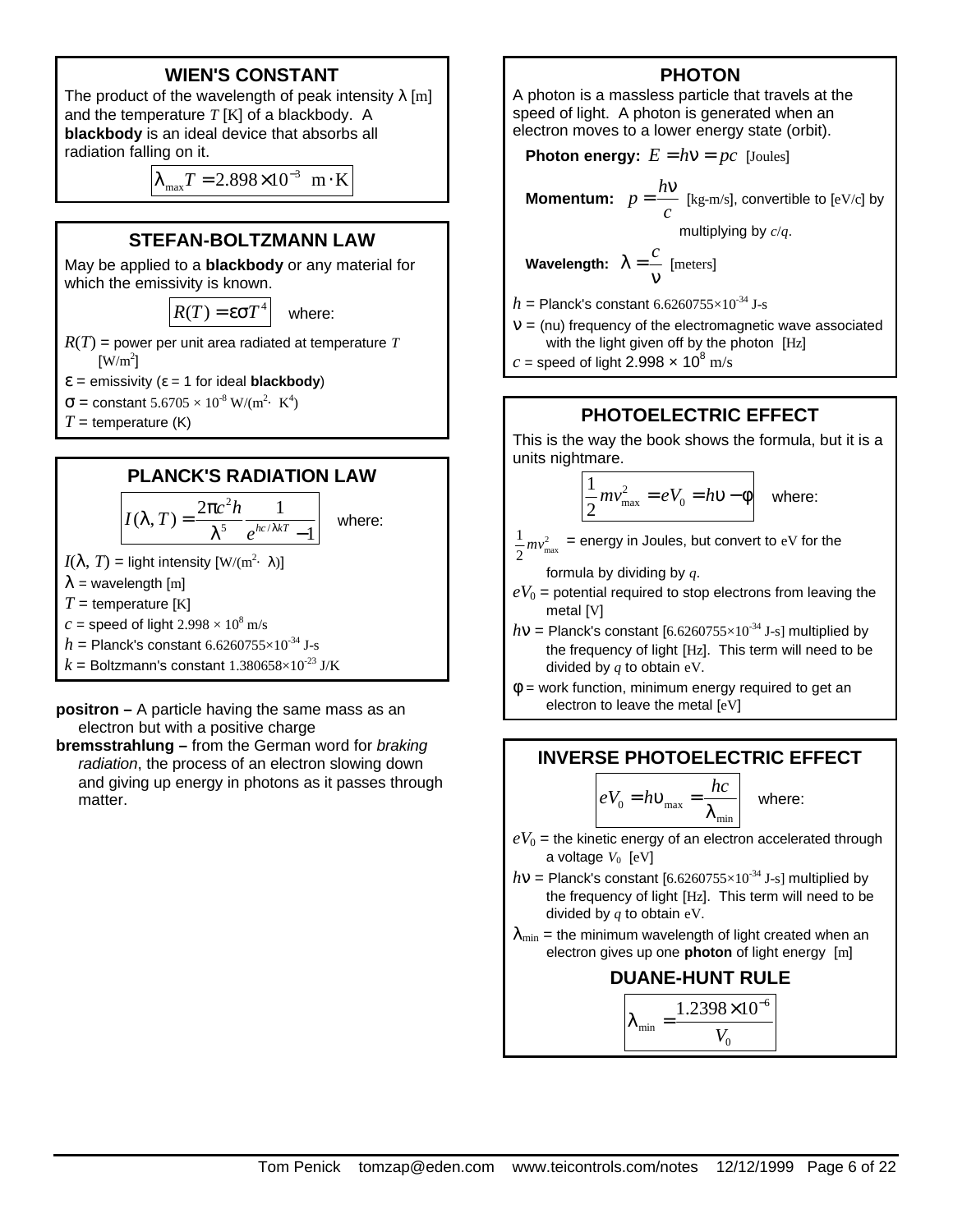#### **ELECTRON ANGULAR MOMENTUM**

from the **Bohr** model:

 $|L = mvr = n\hbar|$  where:

 $L$  = angular momentum [kg-m $^2$ /s?]

 $m =$  mass [kg]

 $v =$  velocity  $[m/s]$ 

 $r =$  radius [m]

- $n =$  principle quantum number
- $\hbar$  = Planck's constant divided by  $2\pi$  [J-s]

#### *a***0 BOHR RADIUS [m]**

The Bohr radius is the radius of the orbit of the hydrogen electron in the ground state (*n*=1):

$$
a_0 = \frac{4\pi\epsilon_0\hbar^2}{m_e e^2}
$$

and for higher states (*n*>1): 2  $r_n = a_0 n^2$ 

 $a_0$ ,  $r_n$  = Bohr radius 5.29177×10<sup>-11</sup> m, quantized radius [m]

 $\varepsilon_0$  = permittivity of free space  $8.85 \times 10^{-12}$  F/m

 $m_e$  = electron mass 9.1093897×10<sup>-31</sup> [kg]

 $e = q$  = electron charge [c]

 $n =$  principle quantum number

 $\hbar$  = Planck's constant divided by  $2\pi$  [J-s]

### **IMPACT PARAMETER** *b*

The impact parameter *b* is the distance that a bombarding particle deviates from the direct-hit approach path, and is related to the angle  $\theta$  at which it will be deflected by the target particle.

$$
b = \frac{Z_1 Z_2 e^2}{8\pi \varepsilon_0 K} \cot \frac{\theta}{2}
$$

 $b =$  direct path deviation [m]

 $Z_1$  = atomic number of the incident particle

 $Z_2$  = atomic number of the target particle

 $e = q$  = electron charge [c]

- $\varepsilon_0$  = permittivity of free space  $8.85 \times 10^{-12}$  F/m
- $K =$  kinetic energy of the incident particle  $Z_1$
- $\theta$  = angle of particle  $Z_1$  deflection or **scattering**

## **HEAD-ON SCATTERING**

When a particle of kinetic energy *K* and atomic number  $Z_1$  is fired directly at the nucleus, it approaches to  $r_{\text{min}}$  before reversing direction. The entire kinetic energy is converted to Coulomb potential energy. Since  $r_{min}$  is measured to the center of the particles, they will just touch when  $r_{\min}$  is the sum of their radii.

$$
r_{\min} = \frac{Z_1 Z_2 e^2}{4\pi \varepsilon_0 K}
$$

 $r_{\text{min}}$  = particle separation (measured center to center) at the time that the bombarding particle reverses direction [m]

*other variables are previously defined*

# **COMPTON EFFECT**

The scattering of a photon due to collision with a single electron results in a new wavelength λ*'* and a directional change of ∠θ and is described by the following relation:



The φ relations come from the conservation of momentum:

$$
p_x: \frac{h}{\lambda} = \frac{h}{\lambda'} \cos \theta + p_e \cos \phi
$$
  

$$
p_y: \frac{h}{\lambda'} \sin \theta = p_e \sin \phi
$$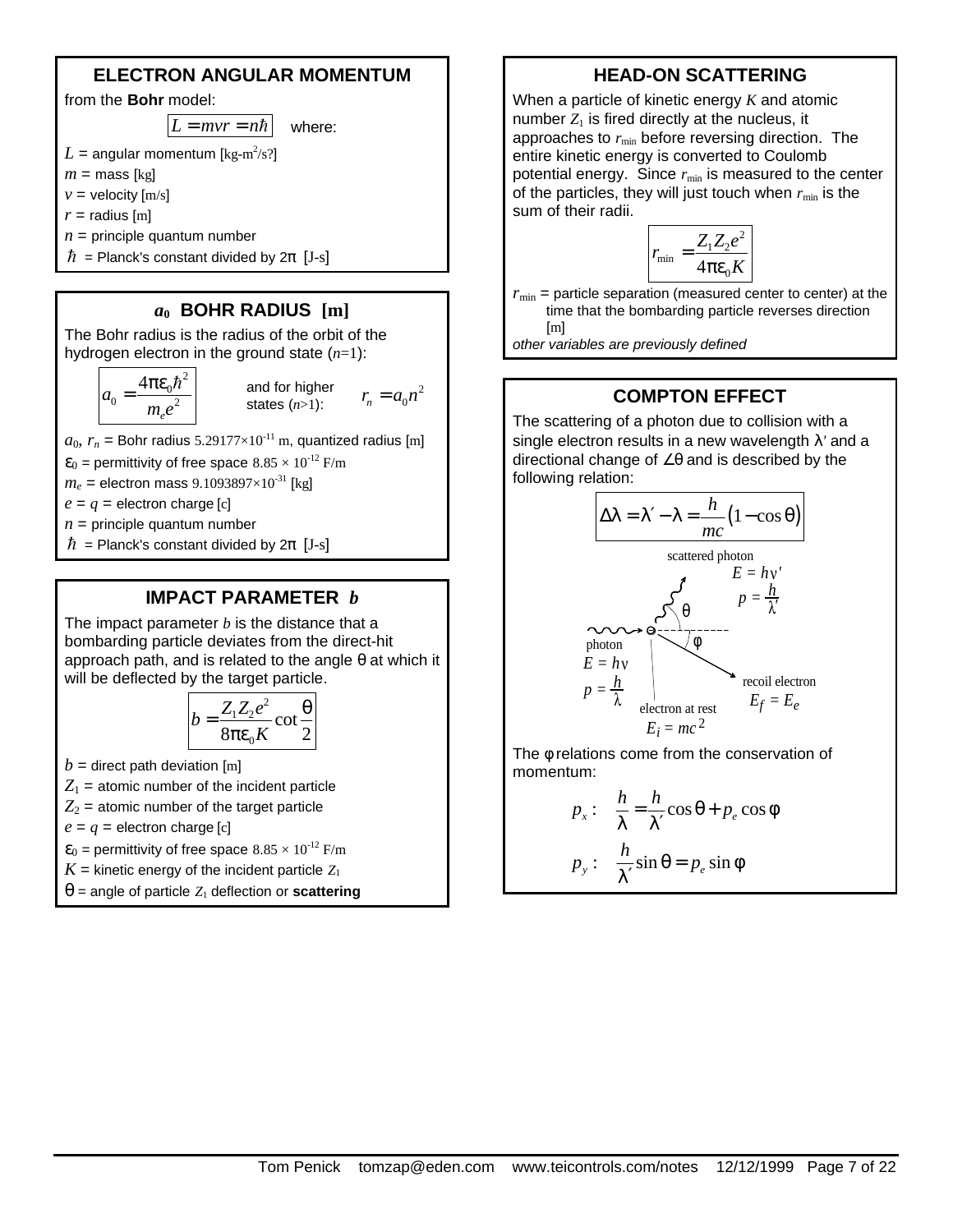### **RUTHERFORD SCATTERING**

A particle of kinetic energy *K* and atomic number *Z*<sup>1</sup> when fired at a target film of thickness *t* and atomic number  $Z_2$ , will be deflected by an angle θ.

$$
N(\theta) = \frac{N_i nt}{16} \left(\frac{e^2}{4\pi \varepsilon_0}\right)^2 \frac{Z_1^2 Z_2^2}{r^2 K^2 \sin^4(\theta/2)}
$$

 $N(\theta)$  = number of particles scattered per unit area [m<sup>-2</sup>]

- $\theta$  = angle of particle  $Z_1$  deflection or **scattering**
- $N_i$  = total number of incident particles [kg]

 $n =$  number of atoms per unit volume  $\left[\text{m}^3\right]$   $n = \frac{\rho N_A N_M}{M}$ 

*M*

*g*

where *ρ* is density [g/m<sup>3</sup>], *N<sub>A</sub>* is Avogadro's number, *N<sub>M</sub>* is the number of atoms per molecule, and *MG* is the gram-molecular weight [g/mole].

- $t =$  thickness of the target material [m]
- $e = q$  = electron charge [c]

 $\varepsilon_0$  = permittivity of free space  $8.85 \times 10^{-12}$  F/m

 $Z_1$  = atomic number of the incident particle

 $Z_2$  = atomic number of the target particle

- $r =$  the radius at which the angle  $\theta$  is measured [m]
- $K =$  kinetic energy of the incident particle  $Z_1$

#### **PROBABILITY OF A PARTICLE SCATTERING BY AN ANGLE GREATER THAN q**

$$
f = \pi nt \left(\frac{Z_1 Z_2 e^2}{8\pi \varepsilon_0 K}\right)^2 \cot^2 \frac{\theta}{2}
$$

 $f$  = the probability (a value between 0 and 1)

 $n =$  number of atoms per unit volume  $\left[\text{m}^3\right]$   $n = \frac{\rho N_A N_M}{M}$ 

*M*

*g*

where ρ is density [g/m<sup>3</sup>],  $N_A$  is Avogadro's number,  $N_M$  is the number of atoms per molecule, and *MG* is the gram-molecular weight [g/mole].

- $t =$  thickness of the target material  $[m]$
- $Z_1$  = atomic number of the incident particle

 $Z_2$  = atomic number of the target particle

- $e = q$  = electron charge [c]
- $\varepsilon_0$  = permittivity of free space  $8.85 \times 10^{-12}$  F/m

 $K =$  kinetic energy of the incident particle  $Z_1$ 

 $\theta$  = angle of particle  $Z_1$  deflection or **scattering** 

Alpha particle: *Z*=2 Proton: *Z*=1

## **ELECTRON VELOCITY**

This comes from the **Bohr model** and only applies to atoms and ions having a single electron.

$$
v_n = \underbrace{\frac{1}{n} \frac{Ze^2}{4\pi\epsilon_0\hbar}}_{n\text{-dependent}} = \underbrace{\frac{e\sqrt{Z}}{2\sqrt{\pi\epsilon_0m_e r}}}_{r\text{-dependent}}
$$

 $v =$  electron velocity  $[m/s]$ 

 $Z =$  atomic number or number of protons in the nucleus

 $e = q$  = electron charge [c]

 $n =$  the electron orbit or shell

 $\varepsilon_0$  = permittivity of free space  $8.85 \times 10^{-12}$  F/m

 $m_e$  = mass of an electron 9.1093897×10<sup>-31</sup> kg

 $\hbar$  = Planck's constant divided by  $2\pi$  [J-s]

 $r =$  the radius of the electron's orbit [m]

#### **ELECTRON ORBIT RADIUS**

This comes from the **Bohr model** and only applies to atoms and ions having a single electron.

$$
r_n = \frac{4\pi\epsilon_0 n^2 h^2}{m_e Z e^2}
$$

 $r_n$  = electron orbit radius in the *n* shell [m] *other variables are previously defined*

#### *ar*  **RADIAL ACCELERATION**

 $a_r$  = the radial acceleration of an orbiting electron  $[m/s^2]$ 

 $v =$  tangential velocity of the electron  $[m/s]$ 

 $r =$  electron orbit radius  $[m]$ 

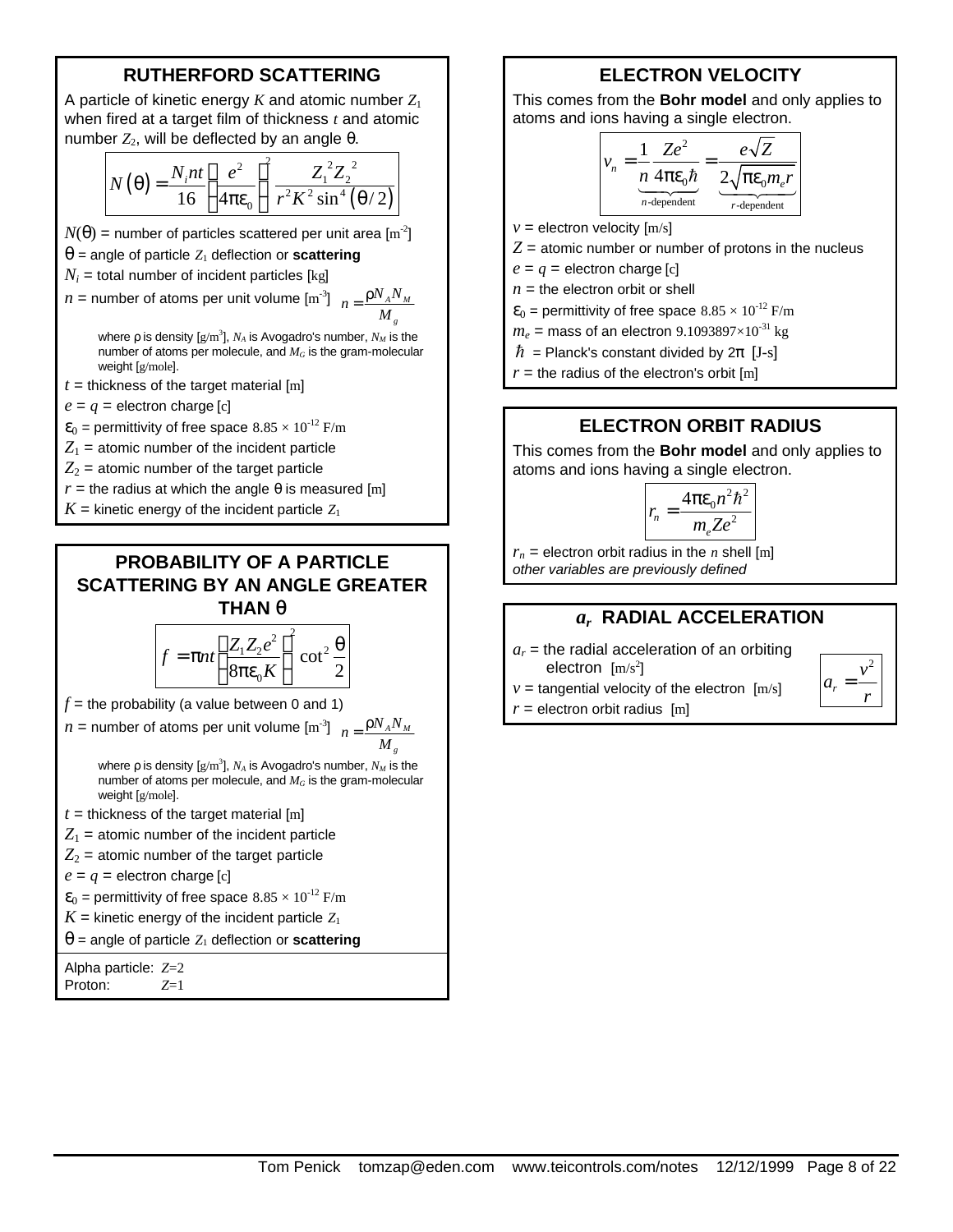## *R***¥ RYDBERG CONSTANT**

*R*∞ is used in the **Bohr model** and is a close approximation assuming an infinite nuclear mass. *R* is the adjusted value. These values are appropriate for hydrogen and single-electron ions.

$$
R = \frac{\mu_e Z^2 e^4}{4\pi c \hbar^3 (4\pi \varepsilon_0)^2}
$$
 where  $\mu_e = \frac{m_e M}{m_e + M}$ 

- $R_{\infty}$  = Rydberg constant  $1.09678\times10^{7}$  m<sup>-1</sup> ( $1.096776\times10^{7}$  m<sup>-1</sup> for hydrogen)
- $\mu_e$  = adjusted electron mass
- $Z =$  atomic number, or number of protons in the nucleus
- $\varepsilon_0$  = permittivity of free space  $8.85 \times 10^{-12}$  F/m
- $c$  = speed of light 2.998  $\times$  10<sup>8</sup> m/s
- $\hbar$  = Planck's constant divided by  $2\pi$  [J-s]

 $m_e$  = mass of an electron 9.1093897×10<sup>-31</sup> kg

 $M =$  mass of the nucleus (essentially the same as the mass of the atom ⇒ atomic number  $\times$  1.6605 $\times$ 10<sup>-27</sup>) [kg]

#### *L***a MOSELEY'S EQUATION**

British physicist, Henry Moseley determined this equation experimentally for the frequency of *L*<sup>α</sup> *x***rays**. *L***a waves** are produced by an electron decaying from the n=3 orbit to the n=2 or *L* orbit.

$$
v_{L_{\alpha}} = \frac{5}{36} cR (Z - 7.4)^2
$$

 $n = (nu)$  frequency [Hz]

*c* = speed of light 2.998  $\times$  10<sup>8</sup> m/s

 $R =$  Adjusted Rydberg constant (see above)  $\text{[m}^{\text{-}1}\text{]}$ 

 $Z =$  atomic number or number of protons in the nucleus

#### **SPECTRAL LINES**

This formula gives the wavelength of light emitted when an electron in a single-electron atom or ion decays from orbit *nu* to *n<sup>l</sup>* .

$$
\frac{1}{\lambda} = Z^2 R \left( \frac{1}{n_i^2} - \frac{1}{n_u^2} \right)
$$

 $\lambda$  = wavelength [m]

 $Z =$  atomic number or number of protons in the nucleus

$$
R = \text{Rydberg constant } (1.096776 \times 10^7 \text{ m}^{-1} \text{ for hydrogen})
$$

 $n_l$  = the lower electron orbit number

 $n<sub>u</sub>$  = the upper electron orbit number

## **BRAGG'S LAW**

**X-ray Scattering** - X-rays reflected from a crystal experience interference effects since rays reflecting from the interior of the material take a longer path than those reflecting from the surface. Compare to ELECTRON SCATTERING below.

*n d* λ = θ 2 sin *<sup>d</sup>* θ 2*d*sin θ *d*sin θ

- $n =$  order of reflection (number of lattice planes in depth)
- $\lambda$  = wavelength of the incident wave [m]
- *d* = distance between **lattice planes** (interatomic spacing in this case) [m]

 $\theta$  = angle of incidence; the angle between the incident wave and the surface of the material

## **ELECTRON SCATTERING**

Electrons directed into a crystalline material are scattered (reflected) at various angles depending on the arrangement of **lattice planes**. There is more than one set of lattice planes in a crystal. The technique can be used to explore the characteristics of a material. Compare to BRAGG'S LAW above.



- $n =$  order of reflection (number of lattice planes in depth)
- $\lambda$  = wavelength of the incident wave [m]
- $D =$  interatomic spacing [m]
- $d$  = distance between lattice planes [m]

 $\phi$  = angle between the incident and reflected waves

# *K* **CLASSICAL KINETIC ENERGY**

Two expressions for kinetic energy:

$$
\frac{p^2}{2m} = K = \frac{3}{2}kT
$$

lead to a **momentum-temperature relation** for particles:

$$
p^2 = 3mkT
$$

 $p =$  momentum [kg-m/s]

 $m =$  particle mass [kg]

- $K =$  kinetic energy [J]
- $k =$  Boltzmann's constant 1.380658×10<sup>-23</sup> J/K

*T* = temperature in Kelvin (273.15K =  $0^{\circ}$ C,  $\Delta$ K =  $\Delta$ C)

(see page 5 for RELATIVISTIC KINETIC ENERGY)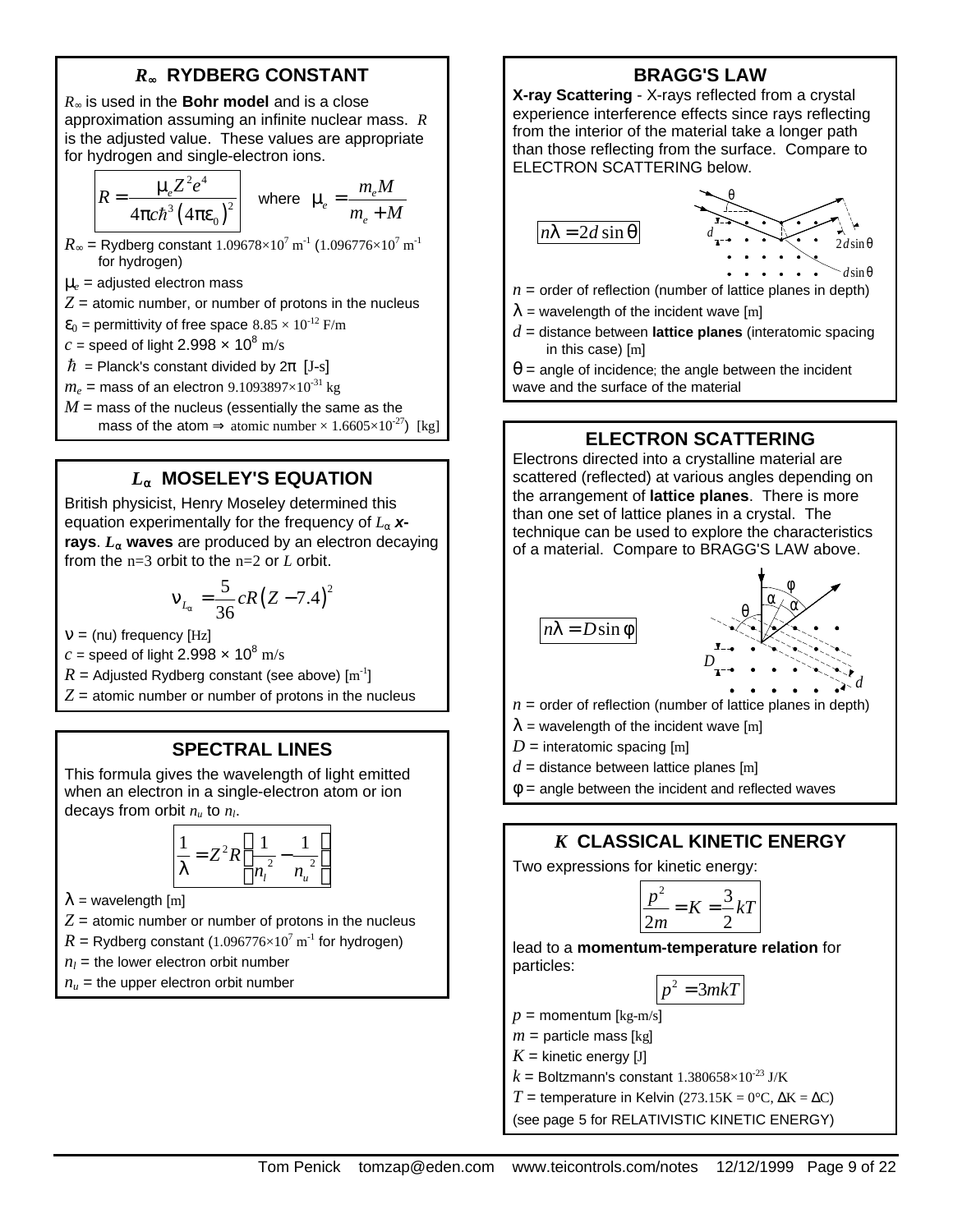# **WAVES**



A component of a wave function representing the **wave density** relative to distance, in units of radians per unit distance [rad/m].



A component of a wave function representing the **wave density** relative to time (better known as frequency), in units of radians per second [rad/s].

### *v***ph PHASE VELOCITY**

The velocity of a point on a wave, e.g. the velocity of a wave peak  $[m/s]$ .



2 π

2 π *T*  $\omega =$ 

*k* = λ

# **f PHASE CONSTANT**

The angle by which the wave is offset from zero, i.e. the angle by which the wave's zero amplitude point is offset from *t*=0. [radians or degrees].



# **l de BROGLIE WAVELENGTH**

De Broglie extended the concept of waves to all matter.



 $\lambda$  = wavelength [m]

- $h =$  Planck's constant 6.6260755 $\times$ 10<sup>-34</sup> J-s
- $p =$  momentum [kg-m/s], convertible to [eV/c] by multiplying by *c*/*q*.

### **WAVE UNCERTAINTIES**

This has to do with the effects of combining different waves. In order to know precisely the position of the wave packet envelope (Δ*x* small), we must have a large range of wave numbers (Δ*k* large). In order to know precisely when the wave is at a given point (Δ*t* small), we must have a large range of frequencies (Δω large). Another result of this relationship, is that an electronic component must have a large bandwidth Δω in order for its signal to respond in a short time Δ*t*.

$$
\Delta k \, \Delta x = 2\pi \qquad \Delta \omega \Delta t = 2\pi
$$

 $\Delta k$  = the range of wave numbers, see WAVE NUMBER

- $\Delta x$  = the width of the wave envelope
- $\Delta \omega$  = the range of wave frequencies
- $\Delta t$  = a time interval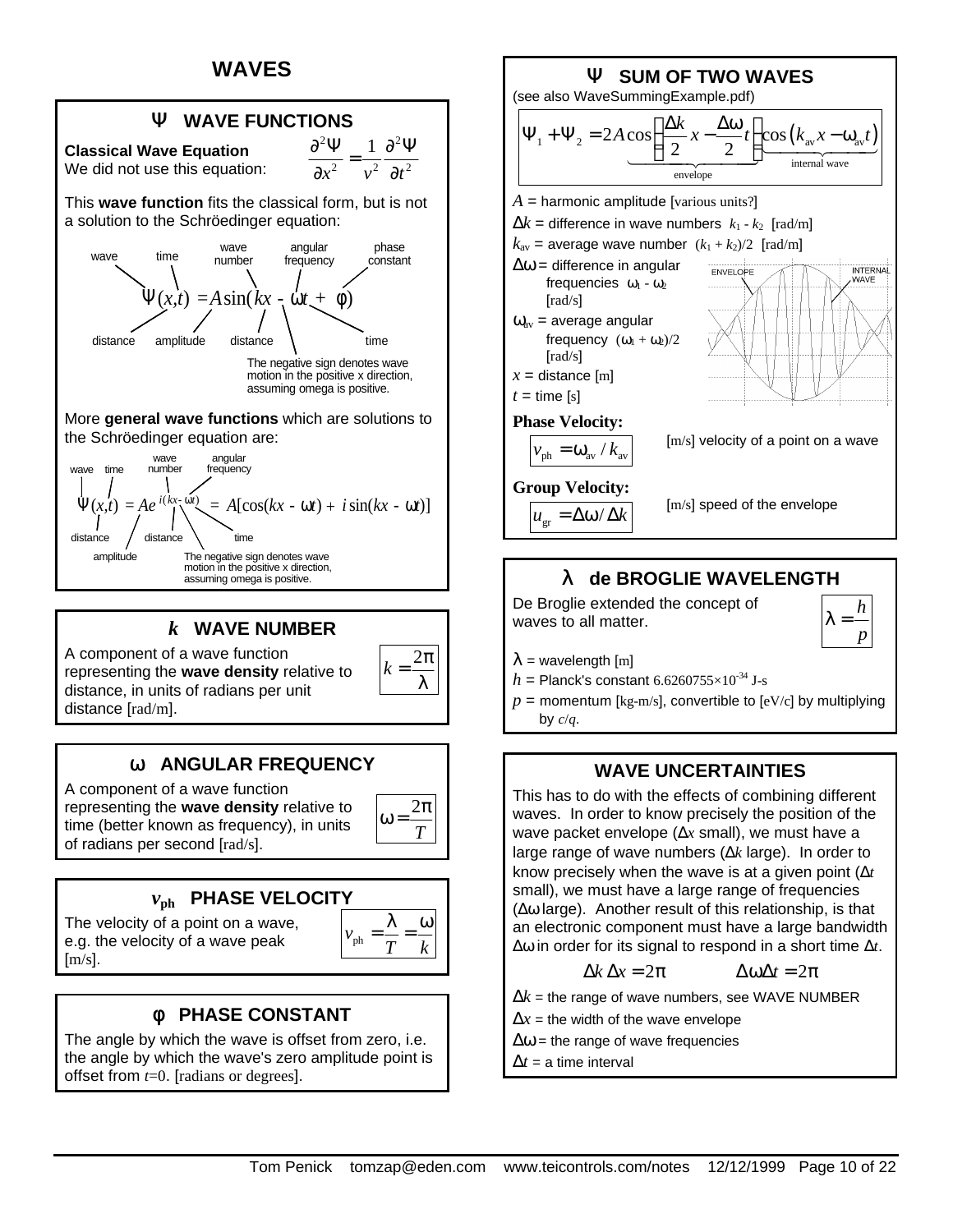### **SCHRÖDINGER'S WAVE EQUATION**

time-dependent form:

$$
K + U = E
$$
  

$$
-\frac{\hbar^2}{2m}\frac{\partial^2 \Psi(x,t)}{\partial x^2} + V\Psi(x,t) = i\hbar \frac{\partial \Psi(x,t)}{\partial t}
$$

time-independent form:

$$
-\frac{\hbar^2}{2m}\frac{d^2\psi(x)}{dx^2} + V(x)\psi(x) = E\psi(x)
$$
  
or 
$$
-\frac{\hbar^2}{2m\psi(x)}\frac{d^2\psi(x)}{dx^2} = E - V(x)
$$

 $\hbar$  = Planck's constant divided by  $2\pi$  [J-s]

 $\Psi(x,t)$  = wave function

 $V =$  voltage; can be a function of space and time  $(x, t)$  $m =$  mass [kg]

Two separate solutions to the time-independent equation have the form:

$$
\frac{Ae^{ikx} + Be^{-ikx}}{A\sin(kx) + B\cos(kx)}
$$
 where  $k = \sqrt{2m(E-V)}/\hbar$ 

Note that the **wave number** *k* is consistent in both solutions, but that the constants *A* and *B* are **not** consistent from one solution to the other. The values of constants *A* and *B* will be determined from **boundary conditions** and will also depend on which solution is chosen.

#### **PROBABILITY**

A probability is a value from zero to one.The probability may be found by the following steps:

Multiply the function by its complex conjugate and take the integral from negative infinity to positive infinity with respect to the variable in question, multiply all this by the square of a constant *c* and set equal to one.

$$
c^2 \int_{-\infty}^{\infty} F^* F dx = 1
$$

Solve for the probability constant *c*.

The probability from  $x_1$  to  $x_1$  is:  $P = c^2 \int_0^{x_2}$ 1  $^{2}\int^{x_{2}}F^{*}$  $P = c^2 \int_{x_1}^{x_2} F^* F dx$ 

### **PROBABILITY OF LOCATION**

Given the wave function:  $\psi(x, t)$ 

find the probability that a particle is located between  $x_1$  and  $x_2$ .

**Normalize** the wave function:  $2 \int_0^\infty A^2 \psi^2 dx = 1$ 

with *A* known, find the probability:  $P = \int^{x_2}$  $x_2$   $A^2$ **<sub>116</sub><sup>2</sup>**  $P = \int_{x_1}^{x_2} A^2 \psi^2 dx$ 

## **á***x***ñ, á***x* **2 ñ EXPECTATION VALUES**

1

average value:

$$
\langle x \rangle = \int_{-\infty}^{\infty} \psi^*(x) x \psi(x) dx
$$

average  $x^2$  value:

$$
\langle x^2 \rangle = \int_{-\infty}^{\infty} \psi^*(x) x^2 \psi(x) dx
$$

#### *p*ˆ **MOMENTUM OPERATOR**

An **operator** transforms one function into another function. The momentum operator is:

$$
\hat{p} = -i\hbar \frac{d}{dx}
$$

For example, to find the average momentum of a particle described by wave function  $\psi$ :

$$
\langle p \rangle = \int_{-\infty}^{\infty} \psi^* \hat{p} \psi dx = \int_{-\infty}^{\infty} \psi^* \left( -i \hbar \frac{d}{dx} \psi \right) dx
$$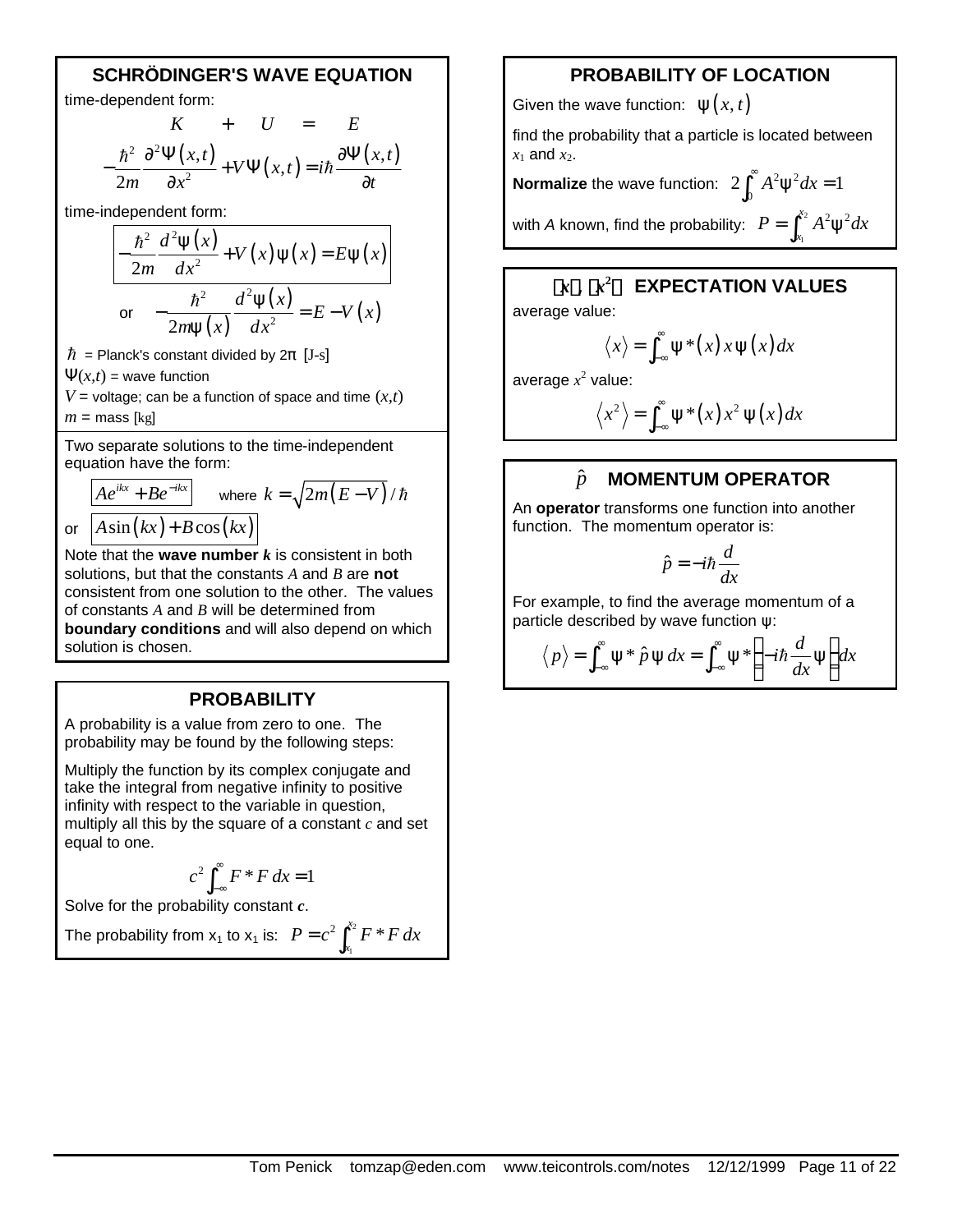### **SIMPLE HARMONIC MOTION**

Examples of simple harmonic motion include a mass on a spring and a pendulum. The average potential energy equals the average kinetic energy equals half of the total energy. In simple harmonic motion, *k* is the spring constant, not the wave number.

> *k m*

 $\omega = \sqrt{\frac{k}{r}}$  force:  $F = kx$ 

spring constant *k*:

potential energy *V*:  $V = \frac{1}{2}kx^2$ 

2  $V = \frac{1}{2}kx$ 

**Schrödinger Wave Equation** for simple harmonic motion:

$$
\frac{d^2\Psi}{dx^2} = \left(\alpha^2 x^2 - \beta\right)
$$

 $\mathbf{0}$ 

1  $E_0 = \frac{1}{2} \hbar \omega$ 

 $\Psi$ 

where  $\alpha^2 = \frac{m\kappa}{\hbar^2}$  $\alpha^2 = \frac{mk}{\sqrt{2}}$  $\frac{mk}{\hbar^2}$  and  $\beta = \frac{2mE}{\hbar^2}$ h

The wave equation solutions are:  $\psi_n = H_n(x) e^{-\alpha x^2/2}$ 

where  $H_n(x)$  are polynomials of order *n*, where

 $n = 0, 1, 2, \cdots$  and *x* is the variable taken to the power of *n*. The functions  $H_n(x)$  are related by a constant to the *Hermite polynomial functions*.

$$
\Psi_0 = \left(\frac{\alpha}{\pi}\right)^{1/4} e^{-\alpha x^2/2} \qquad \Psi_1 = \left(\frac{\alpha}{\pi}\right)^{1/4} \sqrt{2\alpha} x e^{-\alpha x^2/2}
$$

$$
\Psi_2 = \left(\frac{\alpha}{\pi}\right)^{1/4} \frac{1}{\sqrt{2}} \left(2\alpha x^2 - 1\right) e^{-\alpha x^2/2}
$$

$$
\Psi_3 = \left(\frac{\alpha}{\pi}\right)^{1/4} \frac{1}{\sqrt{3}} \left(x\sqrt{\alpha}\right) \left(2\alpha x^2 - 3\right) e^{-\alpha x^2/2}
$$
...and they call this simple!  
quantized energy levels: 
$$
E_n = \left(n + \frac{1}{2}\right) \hbar \omega
$$

The **zero-point energy**, or **Heisenberg limit** is the minimum energy allowed by the uncertainty principle; the energy at

n=0:

**HEISENBERG UNCERTAINTY PRINCIPLE**

These relations apply to **Gaussian wave packets**. They describe the limits in determining the factors below.

$$
\Delta p_x \Delta x \ge \hbar/2 \qquad \Delta E \Delta t \ge \hbar/2
$$

 $\Delta p_x$  = the uncertainty in the momentum along the *x*-axis

- $\Delta x$  = the uncertainty of location along the *x*-axis
- $\Delta E$  = the uncertainty of the energy
- $\Delta t$  = the uncertainty of time. This also happens to be the particle lifetime. Particles you can measure the mass of  $(E=mc^2)$  have a long lifetime.

#### **INFINITE SQUARE-WELL POTENTIAL or "Particle in a Box"**



The particle may have various energies represented by waves that must have an amplitude of zero at each boundary 0 and L. Thus, the energies are quantized. The probability of the particle's location is also expressed by a wave function with zero values at the boundaries.

**Wave function:**  $\psi_n(x) = A \sin\left(\frac{n\pi x}{L}\right)$ 

**found between**  $x_1$  **and**  $x_2$ **:** 

$$
=A\sin\left(\frac{n\pi x}{L}\right)
$$

$$
=2\pi^{2}\hbar^{2}
$$

**Energy levels:**

 $\sqrt{2}$ 

$$
E_n = n^2 \frac{\pi^2 \hbar^2}{2mL^2}
$$

**Probability of a particle being**  2  $\sum_{i=x_1}^{x_2} \Psi^*$  $P = \int_{x=x_1}^{x_2} \Psi^* \Psi \, dx$ 

$$
A = \sqrt{\frac{2}{L}}
$$
 normalization constant  
a useful identity:  $\sin^2 \theta = \frac{1}{2}(1 - \cos 2\theta)$ 

Tom Penick tomzap@eden.com www.teicontrols.com/notes 12/12/1999 Page 12 of 22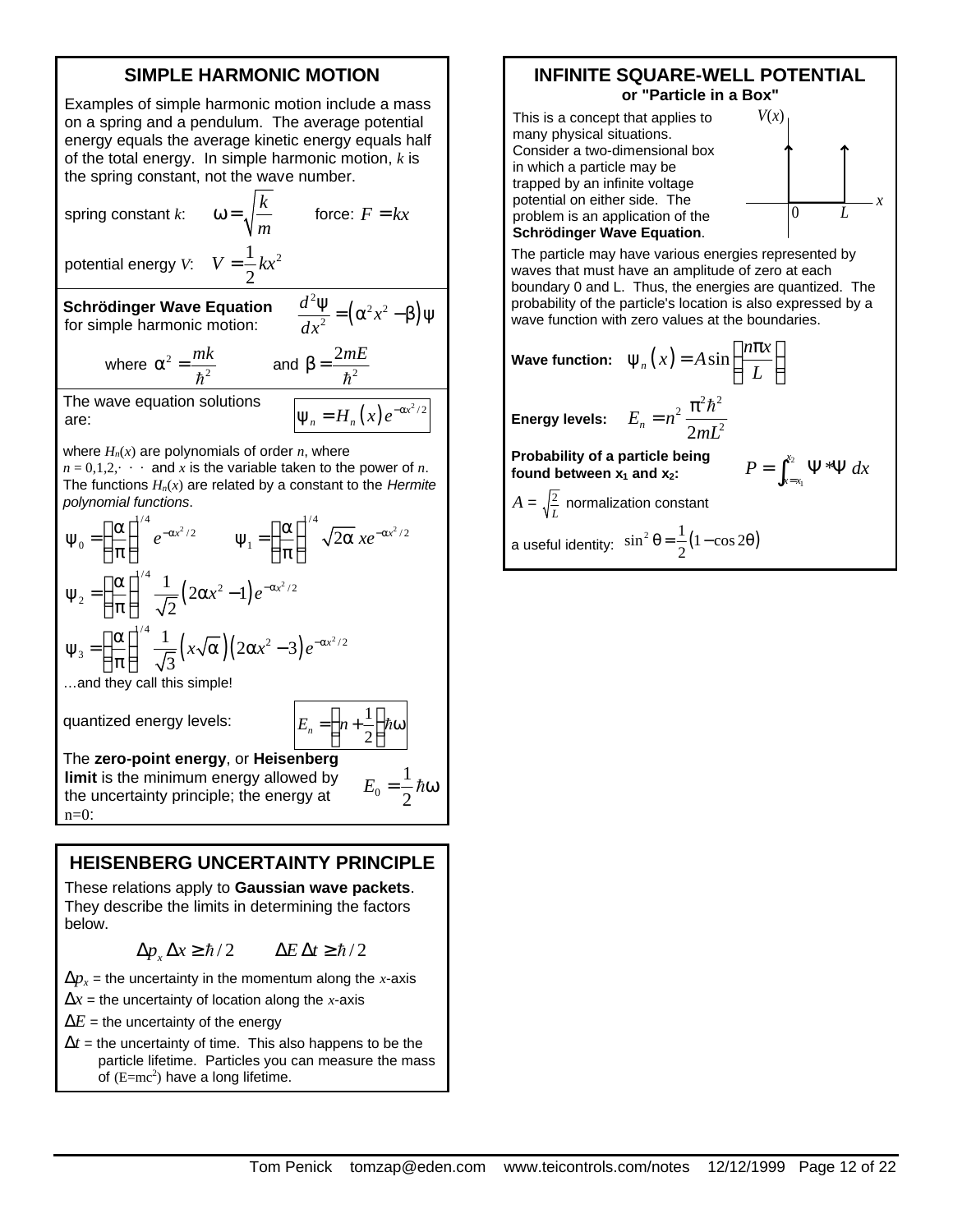

### **3D INFINITE POTENTIAL BOX**

Consider a three-dimensional box with zero voltage potential inside the box and infinite voltage outside. A particle trapped in the box is described by a wave function and has quantized energy levels.



**Time-independent Schrödinger Wave Equation in three dimensions:**

$$
-\frac{\hbar^2}{2m}\left(\frac{\partial^2 \psi}{\partial x^2} + \frac{\partial^2 \psi}{\partial y^2} + \frac{\partial^2 \psi}{\partial z^2}\right) + V \psi = E \psi
$$

**Wave equation for the 3D infinite potential box:**

$$
\Psi_{n_1 n_2 n_3} = A \sin\left(\frac{n_1 \pi x}{L_1}\right) \sin\left(\frac{n_2 \pi y}{L_2}\right) \sin\left(\frac{n_3 \pi z}{L_3}\right)
$$
  
Energy levels: 
$$
E_{n_1 n_2 n_3} = \frac{\pi^2 \hbar^2}{2m} \left(\frac{n_1^2}{L_1^2} + \frac{n_2^2}{L_2^2} + \frac{n_3^2}{L_3^2}\right)
$$

**Degenerate energy levels** may exist—that is, different combinations of *n*-values may produce equal energy values.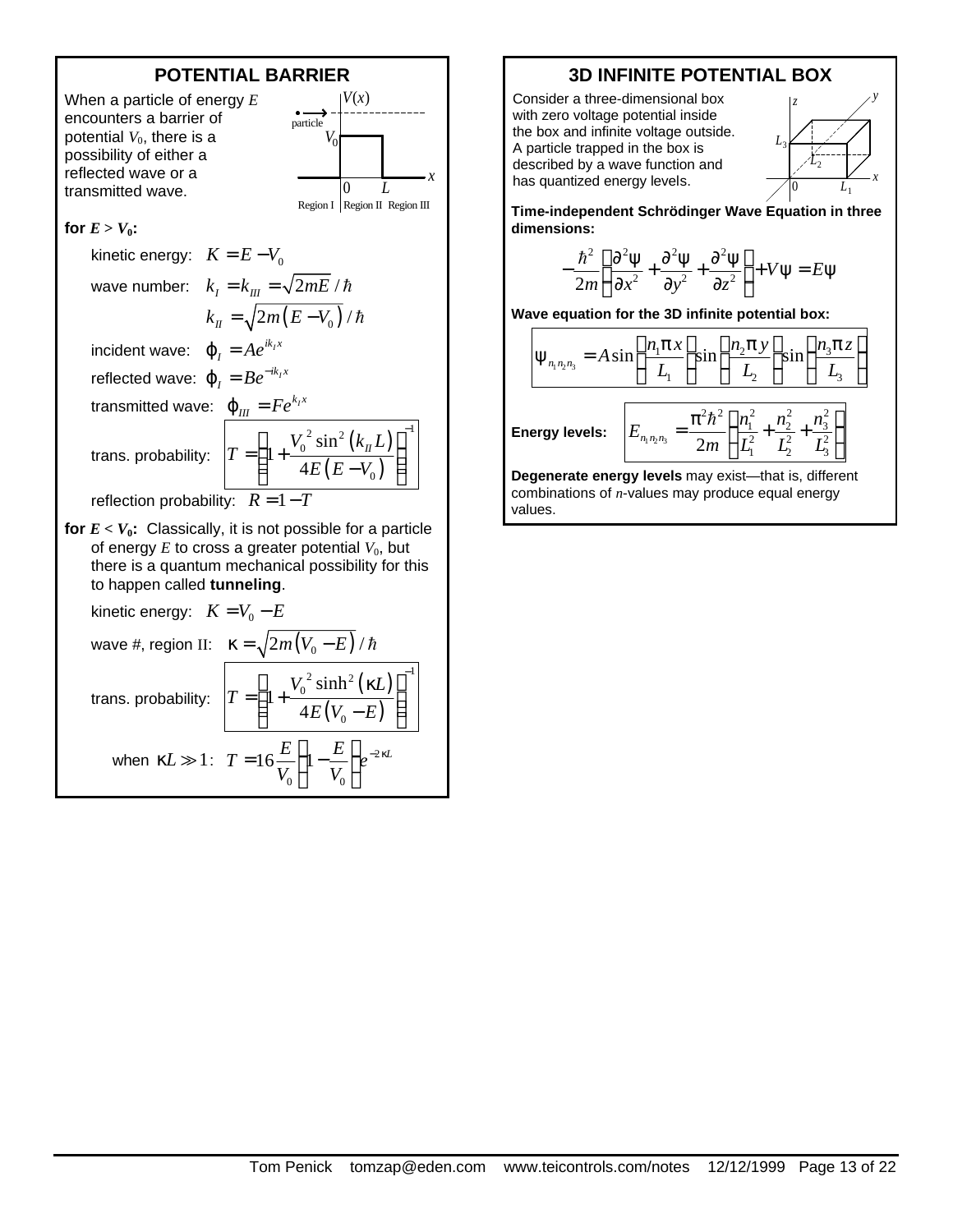#### **SCHRÖDINGER'S EQUATION – 3D SPHERICAL**

spherical coordinate form:

| $1 \partial (\partial \psi)$                                                                                                                                                                                                                                                                                                                                                                                                                                                                                                                                                                                                                                                                                   | $\begin{bmatrix} 1 & \partial \end{bmatrix}$ | $(\omega_0 \partial \psi)$ 1 $\partial^2 \psi$ |  | $\gamma_{m} = v_{\parallel}$ |
|----------------------------------------------------------------------------------------------------------------------------------------------------------------------------------------------------------------------------------------------------------------------------------------------------------------------------------------------------------------------------------------------------------------------------------------------------------------------------------------------------------------------------------------------------------------------------------------------------------------------------------------------------------------------------------------------------------------|----------------------------------------------|------------------------------------------------|--|------------------------------|
| $\left \overrightarrow{r} \cdot \overrightarrow{\partial r}\right ' \left \overrightarrow{\partial r}\right  \left \overrightarrow{r} \cdot \sin \theta \cdot \overrightarrow{\partial \theta}\right  \sin \theta \cdot \cos \theta \cdot \cos \theta \cdot \cos \theta \cdot \sin \theta \cdot \cos \theta \cdot \sin \theta \cdot \cos \theta \cdot \cos \theta \cdot \cos \theta \cdot \cos \theta \cdot \cos \theta \cdot \cos \theta \cdot \cos \theta \cdot \cos \theta \cdot \cos \theta \cdot \cos \theta \cdot \cos \theta \cdot \cos \theta \cdot \cos \theta \cdot \cos \theta \cdot \cos \theta \cdot \cos \theta \cdot \cos \theta \cdot \cos \theta \cdot \cos \theta \cdot \cos \theta \cdot \$ |                                              |                                                |  |                              |

separation of variables using:  $\Psi(r, \theta, \phi) = R(r) f(\theta) g(\phi)$ 

We can obtain a form with terms of *g* on one side and terms of *R* and *f* on the other. These are set equal to the constant  $m_l^2$ .  $m_l$  turns out to be an integer. Another seperation is performed for *R* and *f* and the constant is *l*(*l*+1), where *l* is an integer. The three equations are:

**Azimuthal equation:**

$$
\frac{1}{g}\frac{d^2g}{d\phi^2} + m_l^2 = 0 \implies g = Ae^{im_l\phi}
$$

**Radial equation:**

$$
\frac{1}{r^2}\frac{d}{dr}\left(r^2\frac{dR}{dr}\right) + \frac{2m}{\hbar^2}(E-V)R - \frac{l(l+1)}{r^2}R = 0
$$

**Angular Equation:**

$$
\frac{1}{\sin\theta}\frac{d}{d\theta}\left(\sin\theta\frac{df}{d\theta}\right) + \left[l(l+1) - \frac{m_l^2}{\sin^2\theta}\right]f = 0
$$

- $m_l$  = magnetic quantum number; integers ranging from  $-l$  $to +l$
- $l =$  orbital angular momentum quantum number
- $\hbar$  = Planck's constant divided by  $2\pi$  [J-s]
- $E =$  energy
- $V =$  voltage; can be a function of space and time  $(x, t)$

 $m =$  mass [kg]

### **NORMALIZING WAVE FUNCTIONS**

To normalize a function, multiply the function by its complex conjugate and by the square of the **normalization constant** *A*. Integrate the result from -∞ to ∞ and set equal to 1 to find the value of *A*. The normalized function is the original function multiplied by *A*.

To normalize the **wave function**  $\mathbf{Y}(x)$ **:** 

$$
\int_{-\infty}^{\infty} \left| A\Psi \right|^2 dx \quad \to \quad A^2 \int_{-\infty}^{\infty} \Psi^2 dx
$$

Where Ψ is an even function, we can simplify to:

2  $\int_{0}^{\infty}$   $\mathbf{U}$   $^{2}$  $2A^2 \int_0^\infty \Psi^2 dx$  and find *A*:  $2A^2 \int_0^\infty \Psi^2 dx$  $2A^2 \int_0^\infty \Psi^2 dx = 1$ 

Some relations for definite integrals will be useful in solving this equation; see CalculusSummary.pdf page 3.

To normalize the **wave function**  $\mathbf{Y}(r)$ , where *r* is the radius in spherical coordinates:

$$
\int_0^\infty r^2 \left| A \Psi \right|^2 dr \to A^2 \int_0^\infty r^2 \Psi^2 dr = 1
$$

Note that we integrate from 0 to  $\infty$  since  $r$  has no negative values.

To normalize the **wave function Y(***r***,q,f)**:

$$
A^2 \int_0^{\infty} dr \ r^2 |A \Psi|^2 \int_0^{\pi} d\theta \sin \theta \int_0^{2\pi} d\phi = 1
$$

Note that *dr*, *d*θ, and *d*φ are moved to the front of their respective integrals for clarity.

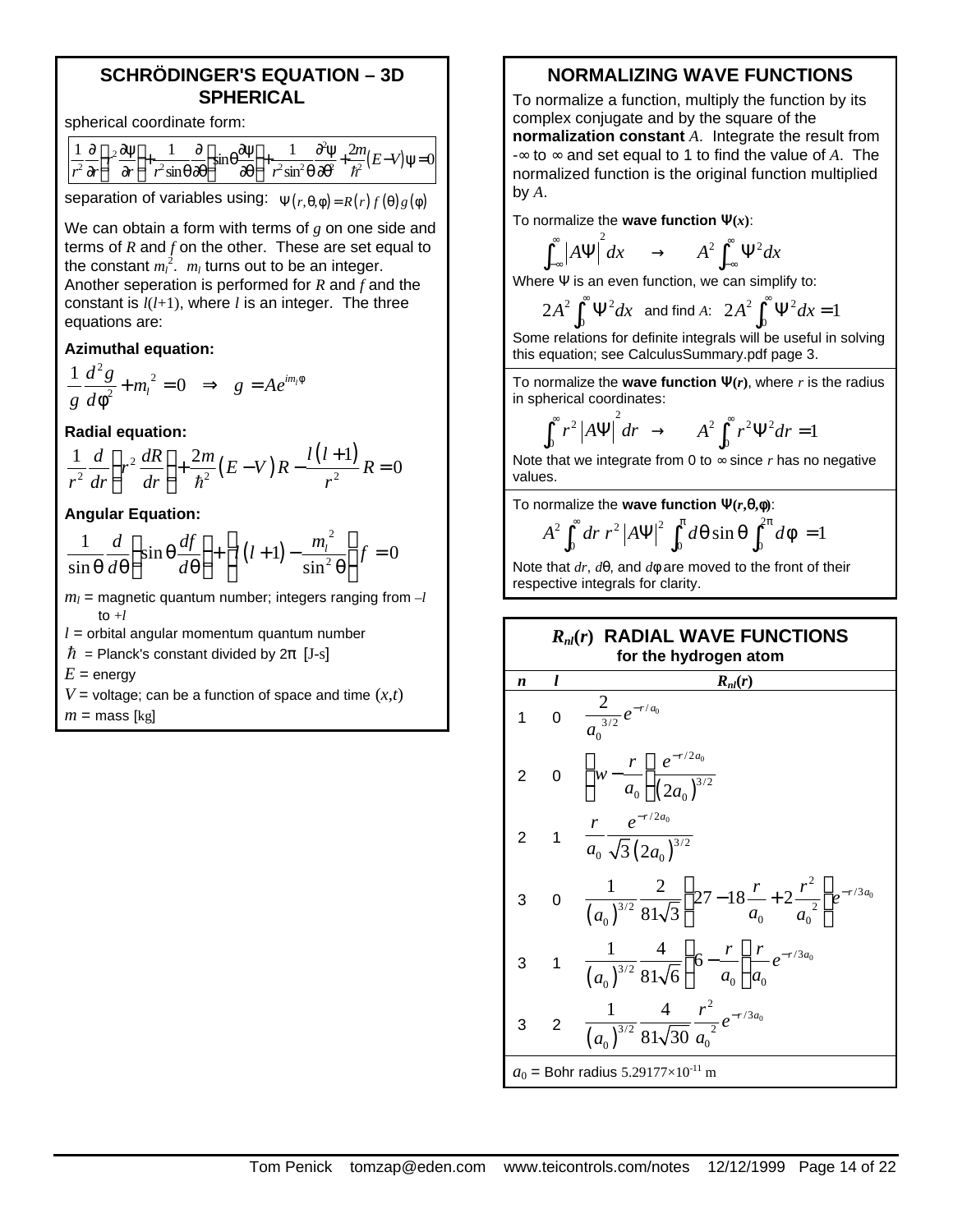# *P***(***r***)***dr* **RADIAL PROBABILITY**

The radial probability is a value from 0 to 1 indicating the probability of a particle occupying a certain area radially distant from the center of orbit. The value is found by integrating the right-hand side of the expression over the interval in question:

$$
P(r) dr = r^2 |R(r)|^2 dr
$$

 $r =$  orbit radius

 $R(r)$  = radial wave function, normalized to unity

# *P***(***r***) RADIAL PROBABILITY DENSITY**

The radial probability density depends only on *n* and *l*.

$$
P(r) = r^2 |R(r)|^2
$$

 $r =$  orbit radius

 $R(r)$  = radial wave function, normalized to unity

## **á***r***ñ RADIAL EXPECTATION VALUE**

average radius (radial wave function):

$$
\langle r \rangle = \int_{r=0}^{\infty} r P(r) dr = \int_{r=0}^{\infty} r^3 R(r) dr
$$

 $P(r) =$  probability distribution function  $P(r) = r^2 |R(r)|^2 dr$ 

 $R(r)$  = radial wave function, normalized to unity

# **ATOMS**

#### **QUANTUM NUMBERS**

- $n =$  **principal quantum number**, shell number, may have values of 1, 2, 3, …
- *l* = **orbital angular momentum quantum number**, subshell number, may have values of 0 to *n*-1. These values are sometimes expressed as letters: *s*=0, *p*=1, *d*=2, *f*=3, *g*=4, *h*=5, …
- $m_l$  = **magnetic quantum number**, may have integer values from  $-l$  to  $+l$  for each *l*. (p251)
- *ms* = **magnetic spin quantum number**, may have values of +½ or -½

Then we introduce these new ones:

- $s =$  **intrinsic quantum number**,  $s = 1/2$  (p238)
- $j =$  **total angular momentum quantum number**,  $j = l \pm s$ , but *j* is not less than 0. (p257)
- *mj* = **magnetic angular momentum quantum number**, may have values from  $-i$  to  $+i$  (p257)

| Example, for $n = 3$ : |                  |                  |                  |                             |  |                  |                  |                          |  |                  |                                      |  |  |
|------------------------|------------------|------------------|------------------|-----------------------------|--|------------------|------------------|--------------------------|--|------------------|--------------------------------------|--|--|
| $l =$                  | 0                |                  |                  |                             |  |                  |                  | 2                        |  |                  |                                      |  |  |
| $=$                    | 1/2              |                  | 1/2<br>3/2       |                             |  |                  | 3/2              |                          |  | 5/2              |                                      |  |  |
| $m_i =$                | $-1/2 + 1/2$     | $-1/2 + 1/2$     |                  | $-3/2 - 1/2$<br>$+1/2 +3/2$ |  |                  |                  | $-3/2 - 1/2 + 1/2 + 3/2$ |  |                  | $-5/2 -3/2 -1/2$<br>$+1/2 +3/2 +5/2$ |  |  |
| $m_l =$                | 0                | $-1$             | $\theta$         | $+1$                        |  | $-2$             | $-1$             | $\theta$                 |  | $+1$             | $+2$                                 |  |  |
| $m_s =$                | $-1/2$<br>$+1/2$ | $-1/2$<br>$+1/2$ | $-1/2$<br>$+1/2$ | $-1/2$<br>$+1/2$            |  | $-1/2$<br>$+1/2$ | $-1/2$<br>$+1/2$ | $-1/2$<br>$+1/2$         |  | $-1/2$<br>$+1/2$ | $-1/2$<br>$+1/2$                     |  |  |

# **L ORBITAL ANGULAR MOMENTUM**

Classically, orbital angular momentum is **r***r* or *mvr*. The orbital angular momentum **L** is a vector quantity. It components are as follows:

Magnitude:  $L$ 

$$
= \hbar \sqrt{l(l+1)}
$$

*Z*-axis value:  $L_z = m_l \hbar$ 

The values of  $L_x$  and  $L_y$  cannot be determined exactly but obey the following relation:

$$
L^2 = L_x^2 + L_y^2 + L_z^2
$$

 $\hbar$  = Planck's constant divided by  $2\pi$  [J-s]

- $l =$  orbital angular momentum quantum number
- $m_l$  = magnetic quantum number; integers ranging from  $-l$ to  $+l$

The orbital angular momentum quantum number was originally given letter values resulting from early visual observations: **s**harp, **p**rincipal, **d**iffuse, **f**undamental  $l = 0$  1 2 3 4 5 s p d f g h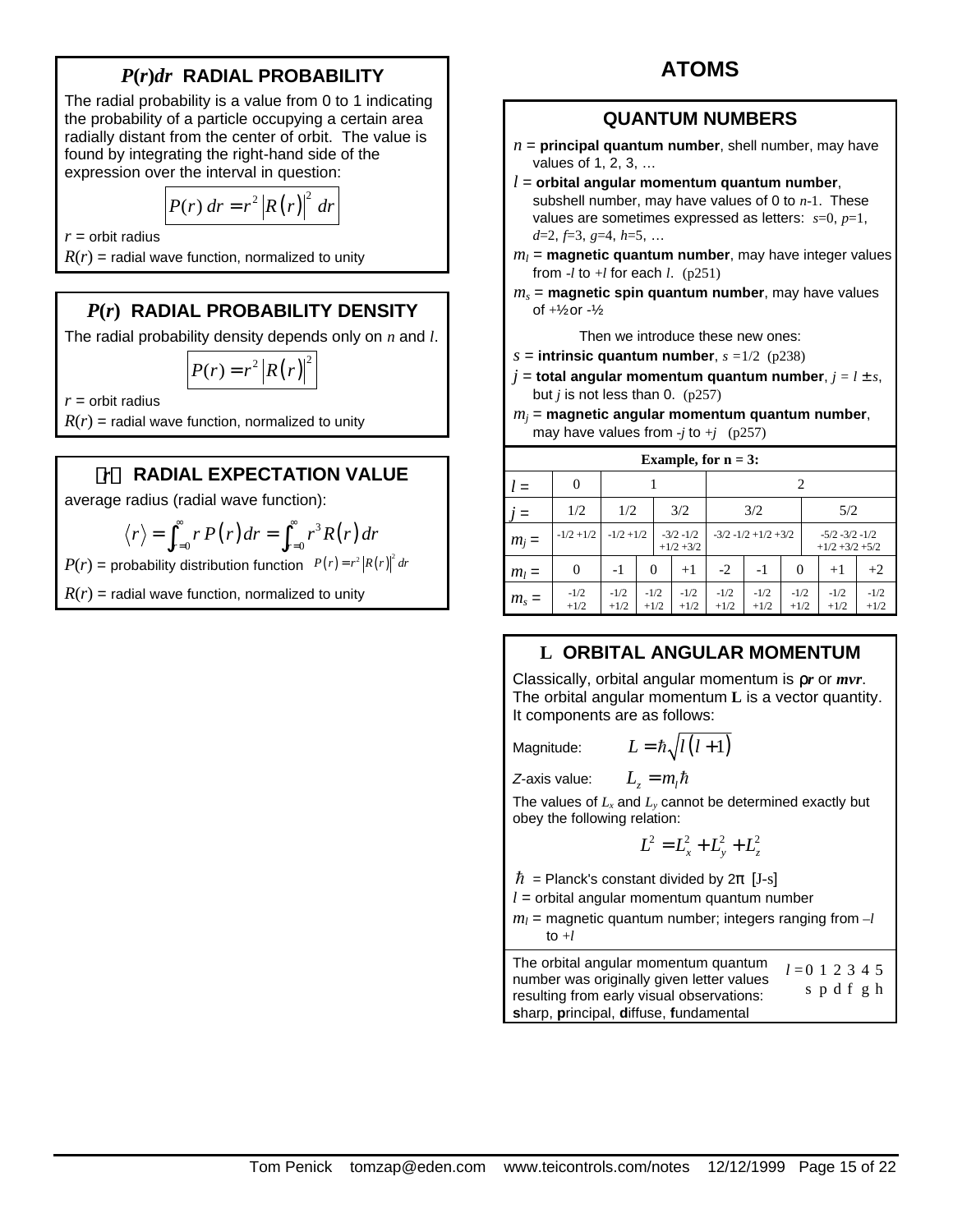# **S SPIN ANGULAR MOMENTUM**

The spin angular momentum is (insert some illuminating explanation here).

Magnitude:

$$
|\mathbf{S}| = \hbar \sqrt{s(s+1)} = \hbar \sqrt{3/4}
$$
  
\n
$$
\mathbf{z}
$$
 component:  
\n
$$
S_z = m_s \hbar = \pm \hbar / 2
$$

*z*

## **J TOTAL ANGULAR MOMENTUM**

The vector sum of the orbital angular momentum and the spin angular momentum. This applies to 1 electron and many-electron atoms.

#### $J = L + S$

*J* (the magnitude?) is an integer value from |*L*-*S*| to *L*+*S*.

#### **ALLOWED TRANSITIONS**

The allowed energy level transitions for 1-electron atoms are

 $\Delta n$ : any  $\Delta l$ :  $\pm 1$   $\Delta m$ *j*: 0,  $\pm 1$ : 0, ±1 Δ*j*: 0, ±1

### **ZEEMAN SPLITTING** ("ZAY· mahn")

When a single-electron atom is under the influence of an external magnetic field (taken to be in the *z*-axis direction), each energy level (n=1,2,3,…) is split into multiple levels, one for each quantum number *m<sup>l</sup>* . The difference in energy is:

$$
\Delta E = \mu_B B m_l
$$

 $\Delta E$  = difference in energy between two energy levels [J]

 $\mu_B$  = Bohr magneton 9.274078×10<sup>-24</sup> J/T

 $B =$  magnetic field  $[T]$ 

 $m_l$  = magnetic quantum number; integers ranging from  $-l$ to  $+l$ 

#### **m MAGNETIC MOMENT**

Both the magnetic moment **mand** the orbital angular momentum **L** are vectors:

$$
\mathbf{\hat{i}} = -\frac{e}{2m}\mathbf{L}
$$

 $m =$  mass of the orbiting particle [kg]

# **MANY-ELECTRON ATOMS**

### **SPECTROSCOPIC SYMBOLS**

The energy state of an atom having 1 or 2 electrons in its outer shell can be represented in the form



- $n =$ shell number
- $S =$  intrinsic spin angular momentum quantum number;  $\frac{1}{2}$ for a single-electron shell, 0 or 1  $(S_1 + S_2)$  for the 2electron shell
- $L =$  angular momentum quantum number; *l* for singleelectron shell,  $L_1 + L_2$  for a 2-electron shell, expressed as a capital letter: *S*=0, *P*=1, *D*=2, *F*=3, *G*=4, *H*=5, *I*=6.
- $j =$  total angular momentum quantum number  $j = l \pm s$ . I'm not sure how to tell whether it's plus or minus, but I think it has to be the lower value of *j* to be in the ground state. *j* is positive only.

# **ORDER OF ELECTRON FILLING**

Here's a way to remember the order in which the outer shells of atoms are filled by electrons:

| Form groups of <i>l</i> -numbers like this. The first   | S            |
|---------------------------------------------------------|--------------|
| group is just the lowest value for $l: s$ . The next    | p s          |
| value of I is p; form a new group of p with s.          | d p s        |
| The third value of I is d; form the third group         | fdps         |
| with d, p, and s. You get a list of groups like         | g f d p s    |
| this:                                                   | hgfdps       |
| Now, in a column, write each group twice                | 1s           |
| beginning with the single s that is the first           | 2s           |
| group.                                                  | p            |
| Next number each s beginning with 1, placing            | 3s           |
| the number in front of the s. This is as far as         | p            |
| I have gone with the list at right.                     | 4s           |
| The next step is to number each p beginning             | d            |
| with the number 2.                                      | p            |
| Then number each d beginning with the                   | 5s           |
| number 3.                                               | f            |
| Number each f beginning with 4, and so on.              | d<br>p       |
| The result will be the order of filling (there are      | 6s           |
| a few exceptions) and will look like this:              | f            |
| 1s 2s 2p 3s 3p 4s 3d 4p 5s 4d 5p 6s 4f 5d<br>and so on. | d<br>p<br>7s |
|                                                         | and so on.   |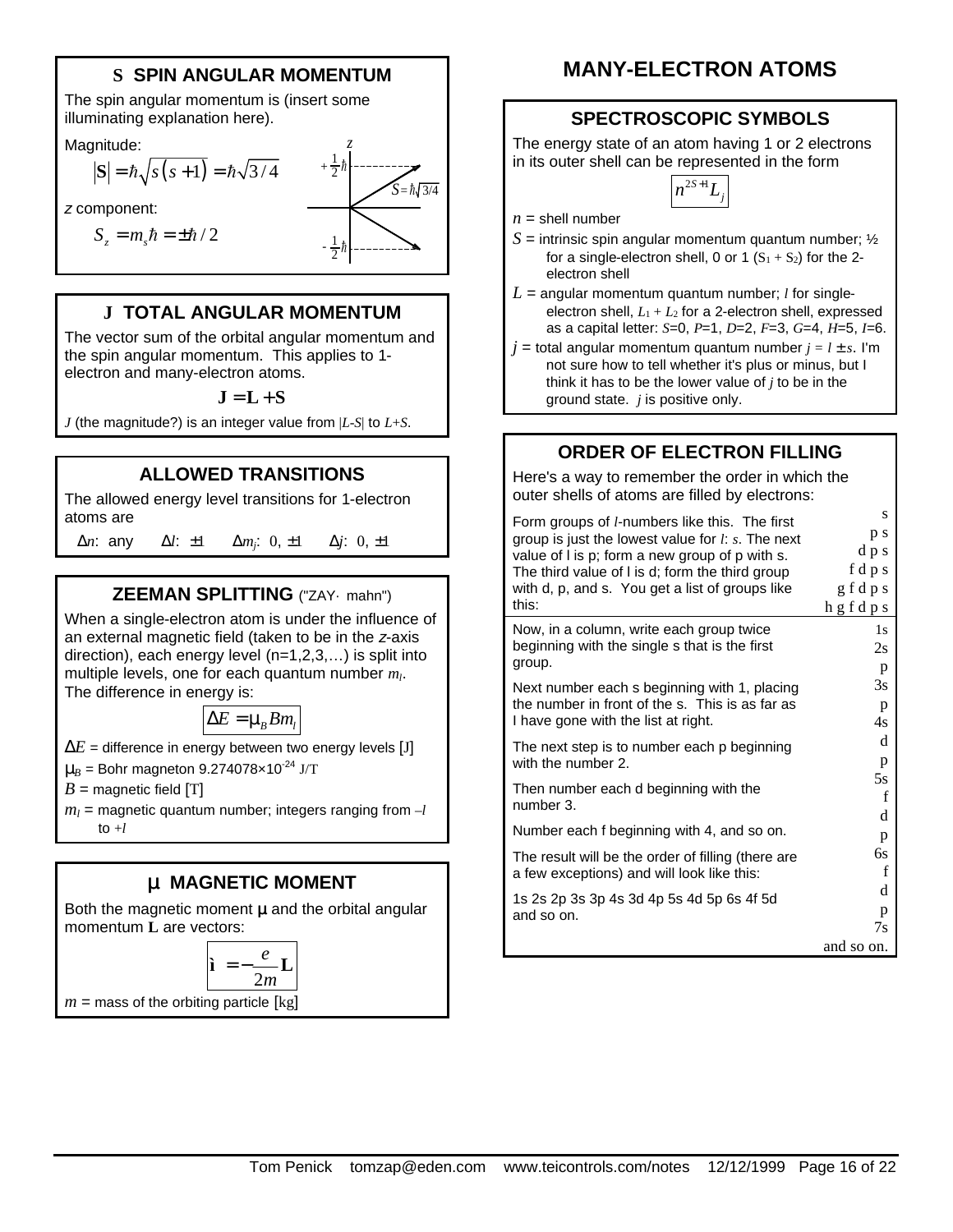# *g* **LANDÉ** *g* **FACTOR**

A dimensionless number that helps make physics complicated. Used in ANOMALOUS ZEEMAN **SPLITTING** 

$$
g = 1 + \frac{J (J+1) + S (S+1) - L (L+1)}{2J (J+1)}
$$

#### **ALLOWED PHOTON TRANSITIONS**

The allowed photon energy level transitions for manyelectron atoms are

Δ*L*: ±1 Δ*J*: 0, ±1, but *J* can't transition from 0 to 0.

Δ*S*: 0 Δ*m<sup>j</sup>*  $\Delta m_i$ : 0,  $\pm 1$ , but can't transition from 0 to 0 when Δ*J*=0.

Other transitions are possible—just not likely.

#### **q MINIMUM ANGLE BETWEEN** *J* **AND THE** *Z***-AXIS**

There were exercises where we had to calculate this. I don't know what the significance is. This is done similarly for *L* and *S* as well.



### **SPLITTING DUE TO SPIN**

For each state described by quantum numbers *n*, *l*, *m<sup>l</sup>* , there are two states defined by the magnetic spin numbers  $m_s = \pm 1/2$ . These two levels have the same energy except when the atom is influenced by an **external magnetic field**.



The **lower** of the two energy levels is **aligned** with the magnetic field.



- $\Delta E$  = difference in energy between two (split) energy levels  $m_s = \pm 1/2$  [J]
- $\Delta\lambda$  = difference in wavelengths for the transitions to the ground state for each energy level [m]
- $\lambda$  = wavelength for the transitions to the ground state for the lower of the two energy levels (the greater of the two wavelengths) [m]
- $h =$  Planck's constant 6.6260755 $\times$ 10<sup>-34</sup> J-s
- $c$  = speed of light 2.998  $\times$  10<sup>8</sup> m/s

#### **SPIN-ORBIT ENERGY SPLITTING**

Spin-orbit energy splitting is the splitting of energy levels caused by an **internal magnetic field** due to spin. This produces a greater Δ*E* than the spin splitting described above. p265

P.E. due to spin 
$$
V = -\hat{\mathbf{i}}_s \cdot \mathbf{B}
$$
  
\nz-component  $\mu_z = -g_s \left( \frac{e\hbar}{2m_e} \right) \frac{J_z}{\hbar}$   
\nenergy level difference  $\Delta E = g_s \frac{e\hbar}{m_e} B$   
\n $e = q$  = electron charge 1.6022×10<sup>-19</sup> C  
\n $\hbar$  = Planck's constant divided by 2π [J-s]  
\n $j_z$  = z-component of the total angular momentum  
\n $\Delta E$  = difference in energy between two (split) energy levels  
\n $m_s = \pm 1/2$  [J]  
\n $g_s = 2$ , the gyromagnetic ratio

 $m_e$  = mass of an electron 9.1093897×10<sup>-31</sup> kg

 $B =$  internal magnetic field [T]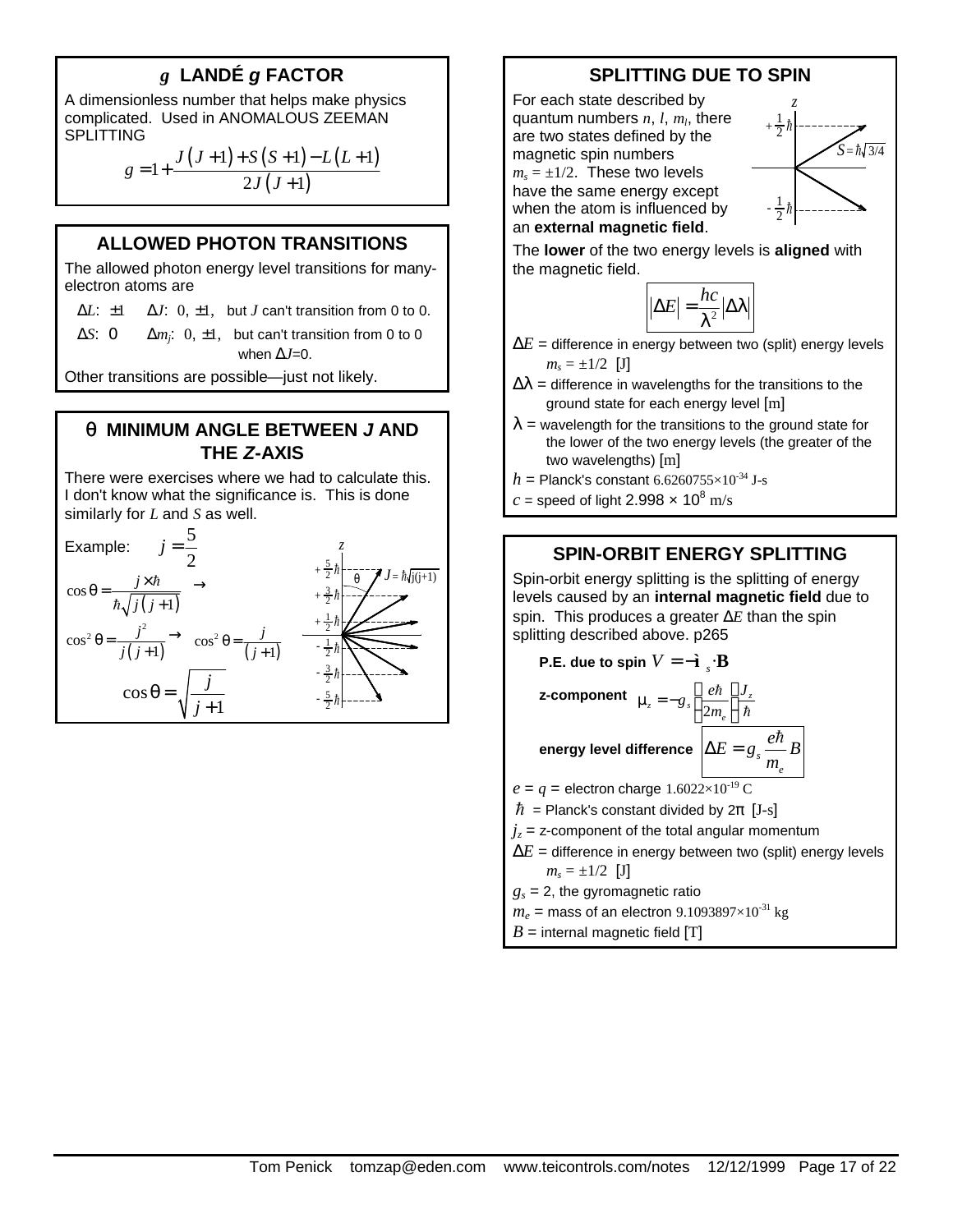#### **ANOMALOUS ZEEMAN SPLITTING**

("ZAY· mahn")

In addition to the Zeeman splitting of the  $m_l$  energy levels described previously, and the spin-orbit energy splitting described above, there is a splitting of the *m<sup>j</sup>* levels when an external magnetic field is present. The difference in energy between levels is:

$$
V = \mu_B B_{\text{ext}} g m_j
$$

 $V =$  difference in energy between two energy levels  $[J]$ 

 $\mu_B$  = Bohr magneton 9.274078×10<sup>-24</sup> J/T

 $B_{\text{ext}}$  = external magnetic field [T]

*g* = Landé factor [no units]

 $m_j$  = magnetic angular momentum quantum number; halfintegers ranging from  $-i$  to  $+i$ 

# **STATISTICAL PHYSICS**



 $T =$  temperature [K]

- $m =$  mass of the molecule  $\lceil \text{kg} \rceil$
- $\beta$  = the parameter 1/kT  $[J^{-1}]$

#### **ENERGY DISTRIBUTION**

Derived from Maxwell's speed distribution:

$$
F(E) = \frac{8\pi C}{\sqrt{2}m^{3/2}}e^{-\beta E}E^{1/2}
$$

#### *FMB* **MAXWELL-BOLTZMANN FACTOR**

The Maxwell-Boltzmann factor is a value between 0 and 1 representing the probability that an energy level E is occupied by an electron (at temperature T). This is for **classical systems, such as ideal gases**. One way to determine if Maxwell-Boltzmann statistics are valid is to compare the de Broglie wavelength  $\lambda = h/p$ of a typical particle with the average interparticle spacing *d*. If λ<<*d* then Maxwell-Boltzmann statistics are generally acceptable.

$$
F_{MB} = Ae^{-\beta E} \qquad d = \left(\frac{V}{N}\right)^{1/3}
$$

 $A =$  normalization constant

 $\beta$  = the parameter 1/kT  $[J^{-1}]$ 

 $d =$  space between atoms [m]

*N* = number of particles in volume *V*. Note that **Avogadro's number,**  $6.022 \times 10^{23}$ , is the number of gas molecules in 22.4 liters, or  $22.4\times10^{3}$  m<sup>3</sup>, at 0°C and 1 atmosphere. Also, gas volume is proportional to temperature:  $V_1/T_1=V_2/T_2$ .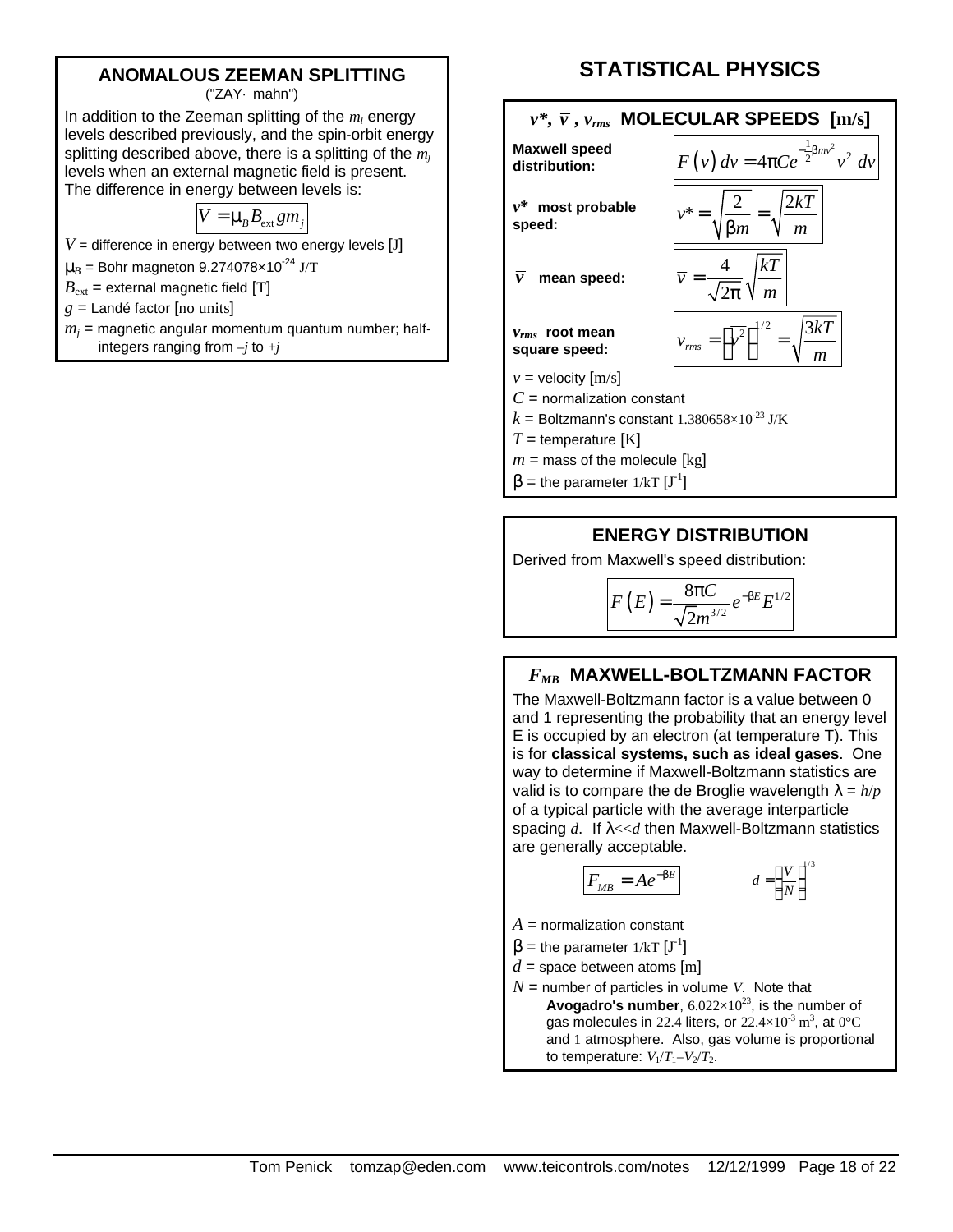# *FFD* **FERMI-DIRAC DISTRIBUTION**

A value between 0 and 1 indicating the probability than an energy state is occupied by an electron. The Fermi-Dirac distribution is valid for **fermions**, particles with **half-integer spins** that obey the Pauli principle. Atoms and molecules consisting of an even number of fermions must be considered bosons when taken as a whole because their total spin will be zero or an integer.

$$
F_{FD} = \frac{1}{B_1 e^{\beta E} + 1}
$$

 $B<sub>1</sub>$  = normalization constant

 $\beta$  = the parameter 1/kT  $[J^{-1}]$ 

## *FBE* **BOSE-EINSTEIN DISTRIBUTION**

The Bose-Einstein distribution is valid for **bosons**, particles with **zero or integer spins** that do no obey the Pauli principle. Photons, pions, and liquid  ${}^{4}$ He are bosons.

$$
F_{BE} = \frac{1}{B_2 e^{\beta E} - 1}
$$

 $B_2$  = normalization constant

 $β =$  the parameter 1/kT  $[J<sup>-1</sup>]$ 

### *EF* **FERMI ENERGY [eV]**

The Fermi energy depends on the density of electrons in the material. The Fermi-Dirac distribution is modified to include the Fermi energy:

$$
F_{FD} = \frac{1}{e^{\left[\beta\left(E - E_F\right)\right]} + 1}
$$

The relationship between the Fermi energy and the number density of particles is:

$$
E_F = \frac{h^2}{8m} \left(\frac{3N}{\pi L^3}\right)^{2/3}
$$

 $F_{FD}$  = Fermi-Dirac distribution, a value from 0 to 1 indicating the probability that an energy state is occupied

 $\beta$  = the parameter 1/kT  $[J^{-1}]$ 

$$
h
$$
 = Planck's constant  $6.6260755 \times 10^{-34}$  J-s

 $m =$  mass of the particle [kg]

 $N\!/\!L^3$  = number density of the particles  ${\rm [m^{\text{-}3}]}$ 

## *TF* **FERMI TEMPERATURE**

The Fermi temperature may be quite high, 80,000 K for copper.

$$
T_F = \frac{E_F}{k}
$$

 $E_F$  = Fermi Energy  $[eV]$ 

 $k =$  Boltzmann's constant 1.380658×10<sup>-23</sup> J/K



## **ENERGY STATES IN "PHASE SPACE"**

The points in the 1/8 sphere represent the energy states of a particle in a cube, see 3D INFINITE POTENTIAL BOX p13.

#### **Energy level** at radius *r*

$$
E=r^2E_1
$$

where  $E_1 = h^2 / 8mL^2$ (a constant equal to 1/3 of

the ground state energy)

and 
$$
r = \sqrt{n_1^2 + n_2^2 + n_3^2}
$$

and *E* is whatever energy the problem is concerned with.



*Nr*  **Number of energy states** in a sphere of radius *r*, i.e. the number of energy states there are with energy less than *E*:

$$
N_r = 2\left(\frac{1}{8}\right)\left(\frac{4}{3}\pi r^3\right)
$$
 or 
$$
N_r = \frac{\pi}{3}\left(\frac{E}{E_1}\right)^{3/2}
$$

where the factor of 2 is due to spin degeneracy, and the factor of 1/8 is because the energy states only occupy 1/8 of the sphere where  $n_1$ ,  $n_2$ ,  $n_3$  are all positive.



 $E_1$  = a constant equal to 1/3 of the ground state energy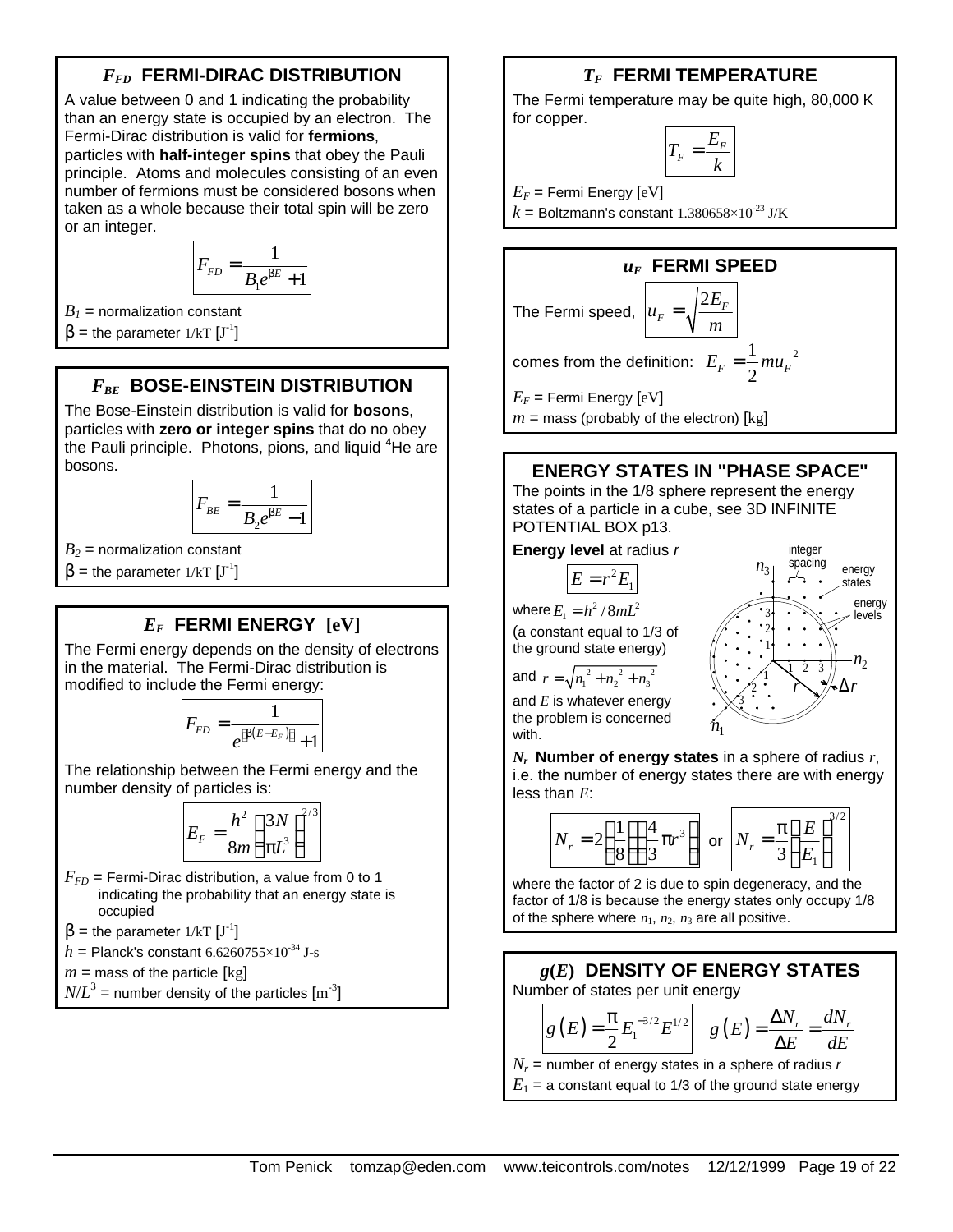*n(E)* **DENSITY OF OCCUPIED STATES**  
Number of occupied states per unit energy  

$$
n(E) = F_{FD} \cdot g(E)
$$
  
at T=0,  $n(E) = \begin{cases} g(E), \text{ for } E < E_F \\ 0, \text{ for } E > E_F \end{cases}$   
 $F_{FD}$  = Fermi-Dirac distribution, a value from 0 to 1  
indicating the probability that an energy state is occupied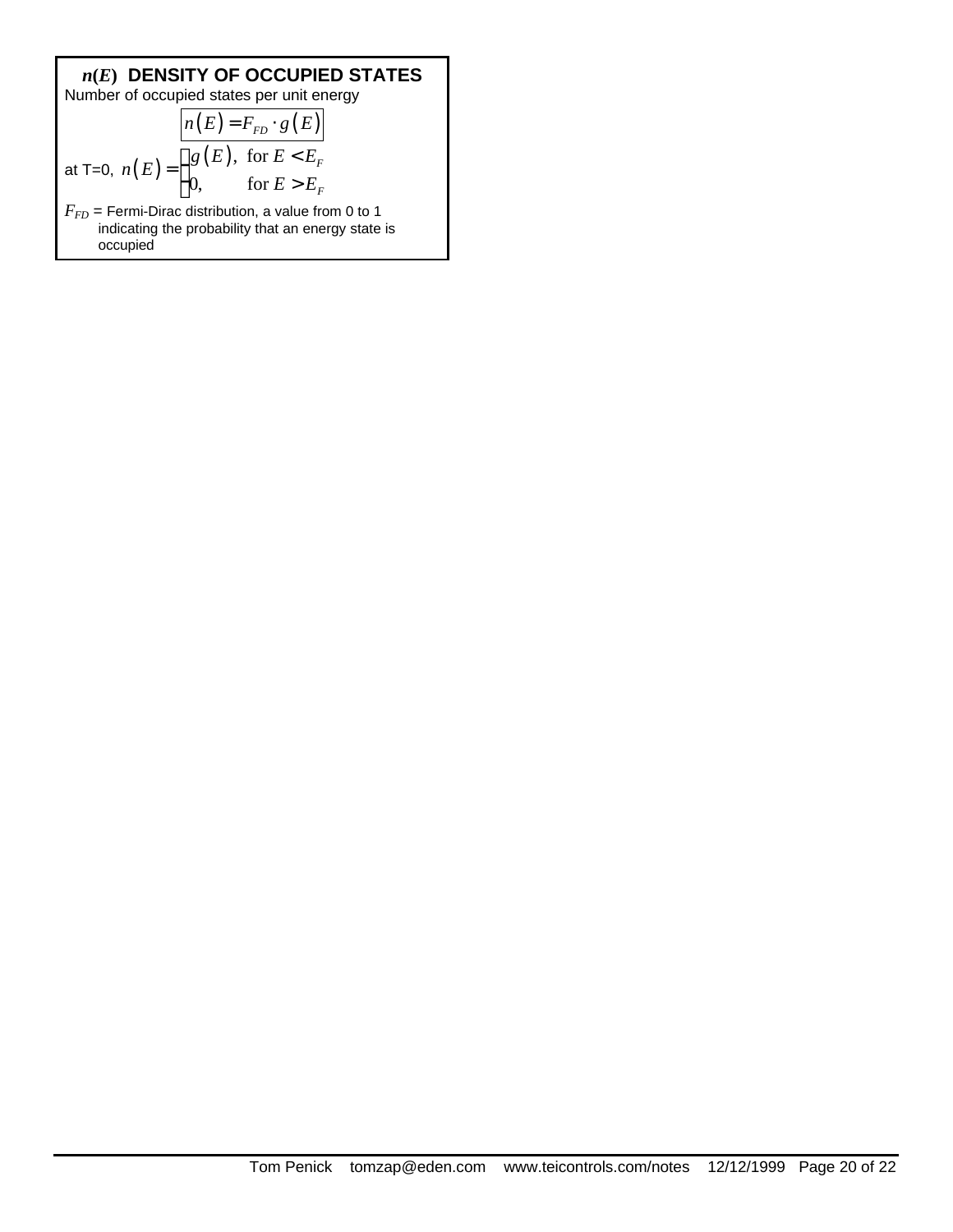# **APPENDIX**

# **CONSTANTS**

| Avogadro's number                                   |                                                                      |
|-----------------------------------------------------|----------------------------------------------------------------------|
| [molecules/mole]                                    | $N_A = 6.0221367 \times 10^{23}$                                     |
| Bohr magneton                                       | $\mu_B = \frac{q\hbar}{2m} = 9.27407836 \times 10^{-24} \text{ J/T}$ |
| Boltzmann's constant                                | $k = 1.380658 \times 10^{-23}$ J/K                                   |
| or                                                  | $K = 8.62 \times 10^{-5}$ eV/K                                       |
| Earth to Moon distance                              | $\approx 384 \times 10^6$ m                                          |
| Elementary charge                                   | $q = 1.60 \times 10^{-19}$ C                                         |
| Electron mass                                       | $m_e = 9.1093897 \times 10^{-31}$ kg                                 |
|                                                     | $m_e = 0.51100$ MeV/c <sup>2</sup>                                   |
| <b>Neutron mass</b>                                 | $m_{neutron} = 1.6749 \times 10^{-27}$ kg                            |
|                                                     | $m_{\text{neutron}} = 939.57 \text{ MeV}/c^2$                        |
| Proton mass                                         | $m_p = 1.6726231 \times 10^{-27}$ kg                                 |
|                                                     | $m_p = 938.27 \text{ MeV}/c^2$                                       |
| Permittivity of free space                          | $\varepsilon_0 = 8.8541878 \times 10^{-12}$ F/m                      |
| Planck's constant                                   | $h = 6.6260755 \times 10^{-34}$ J-s                                  |
|                                                     | $=4.14\times10^{-15}$ eV-s                                           |
| Rydberg constant                                    | $R = 1.097373 \times 10^7$ m <sup>-1</sup>                           |
| kT @ room temperature                               | $kT = 0.0259$ eV                                                     |
| Speed of light                                      | $c = 2.998 \times 10^8$ m/s                                          |
| Speed of sound (air 0°C)                            | $v_s = 331.29$ m/s                                                   |
| 1 Å (angstrom)                                      | $10^{-8}$ cm = $10^{-10}$ M                                          |
| $1 \mu m$ (micron)                                  | $10^{-4}$ cm                                                         |
| $1 \text{ nm} = 10 \text{\AA} = 10^{-7} \text{ cm}$ | $273.15K = 0$ <sup>o</sup> C                                         |
| $1 \text{ eV} = 1.6 \times 10^{-19} \text{ J}$      | $1 W = 1 J/S = 1 VA$                                                 |
| $1 N/C = 1 V/m$<br>$1 V = 1 J/C$                    | $1 J = 1 N \cdot m = 1 C \cdot V$                                    |



| <b>BINOMIAL EXPANSION</b>                                                                |  |
|------------------------------------------------------------------------------------------|--|
| For $ x $ < 1:                                                                           |  |
| $(1 \pm x)^n = 1 \pm nx + \frac{n(n-1)}{2!} x^2 \pm \frac{n(n-1)(n-2)}{3!} x^3 + \cdots$ |  |
| When x is much less than 1: $ (1 \pm x)^n = 1 \pm nx $                                   |  |

| <b>WAVELENGTH SPECTRUM</b> |                      |                     |  |  |  |  |
|----------------------------|----------------------|---------------------|--|--|--|--|
| <b>BAND</b>                | <b>METERS</b>        | <b>ANGSTROMS</b>    |  |  |  |  |
| Longwave radio             | 1 - 100 km           | $10^{13} - 10^{15}$ |  |  |  |  |
| <b>Standard Broadcast</b>  | $100 - 1000$ m       | $10^{12} - 10^{13}$ |  |  |  |  |
| Shortwave radio            | $10 - 100$ m         | $10^{11} - 10^{12}$ |  |  |  |  |
| TV, FM                     | $0.1 - 10 \text{ m}$ | $10^9 - 10^{11}$    |  |  |  |  |
| Microwave                  | $1 - 100$ mm         | $10^7 - 10^9$       |  |  |  |  |
| Infrared light             | $0.8 - 1000 \mu m$   | $8000 - 10^{7}$     |  |  |  |  |
| Visible light              | 360 - 690 nm         | $3600 - 6900$       |  |  |  |  |
| violet                     | 360 nm               | 3600                |  |  |  |  |
| blue                       | 430 nm               | 4300                |  |  |  |  |
| green                      | 490 nm               | 4900                |  |  |  |  |
| yellow                     | 560 nm               | 5600                |  |  |  |  |
| orange                     | $600$ nm             | 6000                |  |  |  |  |
| Red                        | 690 nm               | 6900                |  |  |  |  |
| Ultraviolet light          | $10 - 390$ nm        | $100 - 3900$        |  |  |  |  |
| X-rays                     | 5 - 10,000 pm        | $0.05 - 100$        |  |  |  |  |
| Gamma rays                 | 100 - 5000 fm        | $0.001 - 0.05$      |  |  |  |  |
| Cosmic rays                | $< 100$ fm           | < 0.001             |  |  |  |  |

| <b>GREEK ALPHABET</b> |   |                      |              |          |           |              |          |                         |
|-----------------------|---|----------------------|--------------|----------|-----------|--------------|----------|-------------------------|
| A                     |   | $\alpha$ alpha       | $\mathbf{I}$ | 1        | iota      | $\mathbf{P}$ | ρ        | rho                     |
| B                     | β | beta                 |              |          | K K kappa | Σ            | $\sigma$ | sigma                   |
| $X \chi$              |   | chi                  | Λλ           |          | lambda    | T            | τ        | tau                     |
|                       | δ | delta                | $M \mu$      |          | mu        |              |          | $Y$ v upsilon           |
|                       |   | $E \epsilon$ epsilon | $N \nu$      |          | nu        |              |          | $\Omega$ $\omega$ omega |
| Φ                     | Ø | phi                  |              | $\Omega$ | omicron   |              | ミミ       | xi                      |
|                       |   | gamma                | $\Pi \pi$    |          | pi        | Ψ            | W        | psi                     |
|                       |   | eta                  | $\Theta$     | θ        | theta     |              |          | zeta                    |